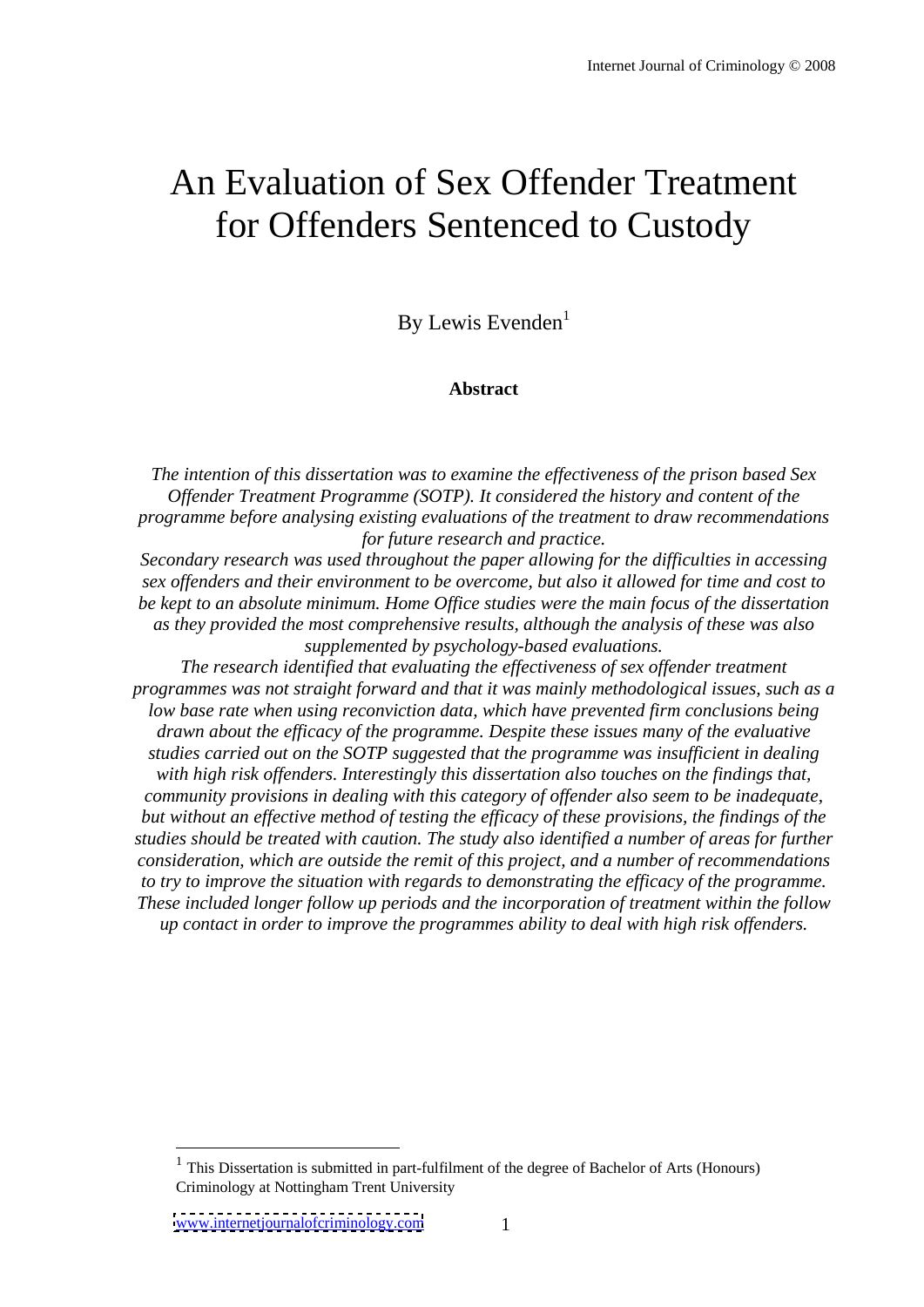# **Introduction**

Sexual offenders are complex individuals for the Criminal Justice System (CJS) to effectively deal with. The offences committed by theses individuals are acknowledged as serious and damaging to both their victims and society (Brown, 2005). The handling of these offenders is made more difficult for the government and criminal justice agencies as notorious cases are never far from the glare of the media (Craissati 2004; Hudson 2005). Over the last two decades sex offenders have very much become the 'folk devils' (Cohen, 1973) of society, created by the media. In the 1980s it was the rapist, with such crimes as the 1980s Bristol rape cases' (BBC, 2008) for which Kenneth Pylle was jailed for in 2008 and in the 1990s it was the 'predatory paedophile' branded the highest risk, most notoriously Roy Whiting, for murdering Sarah Payne in 2000 and David Joy, for possessing and making indecent images of children (BBC, 2007b). Due to these perhaps, 'moral panics' (Cohen, 1973), the development of the treatment provisions available to sex offenders receiving custodial sentences has developed dramatically over the last four decades (Beech et al, 1999), yet there has been little indication as to whether these provisions actually reduce reoffending; making the treatment and management of sex offenders a hot topic.

# **1.1. Aims of the Research**

The aim of this research is to evaluate the efficacy of the prison based Sex Offender Treatment Programme (SOTP) in England and Wales, by analysing existing evaluations of the intervention. The main objective of this Dissertation is to determine whether the treatment is effective in reducing the criminal behaviour of sexually deviant offenders. The research will centre on the elements of the treatment that are ineffective and raise issues of concern. The paper will also give an overview of the current provisions of the SOTP and will analyse the integrity of the programme delivery. It will then be possible to produce recommendations for future research and practice in this area.

# **1.2. Structure**

Chapter Two will provide the overview of current provisions available to sex offenders sentenced to a custodial sentence of one or more years. Chapter Three will examine the existing evaluations of the National SOTP and consider the issues raised by these assessments in order to conclude whether the programme is in fact effective. Chapter Four will conclude, by summarising the findings of the previous chapters and provide recommendations for future practice and research.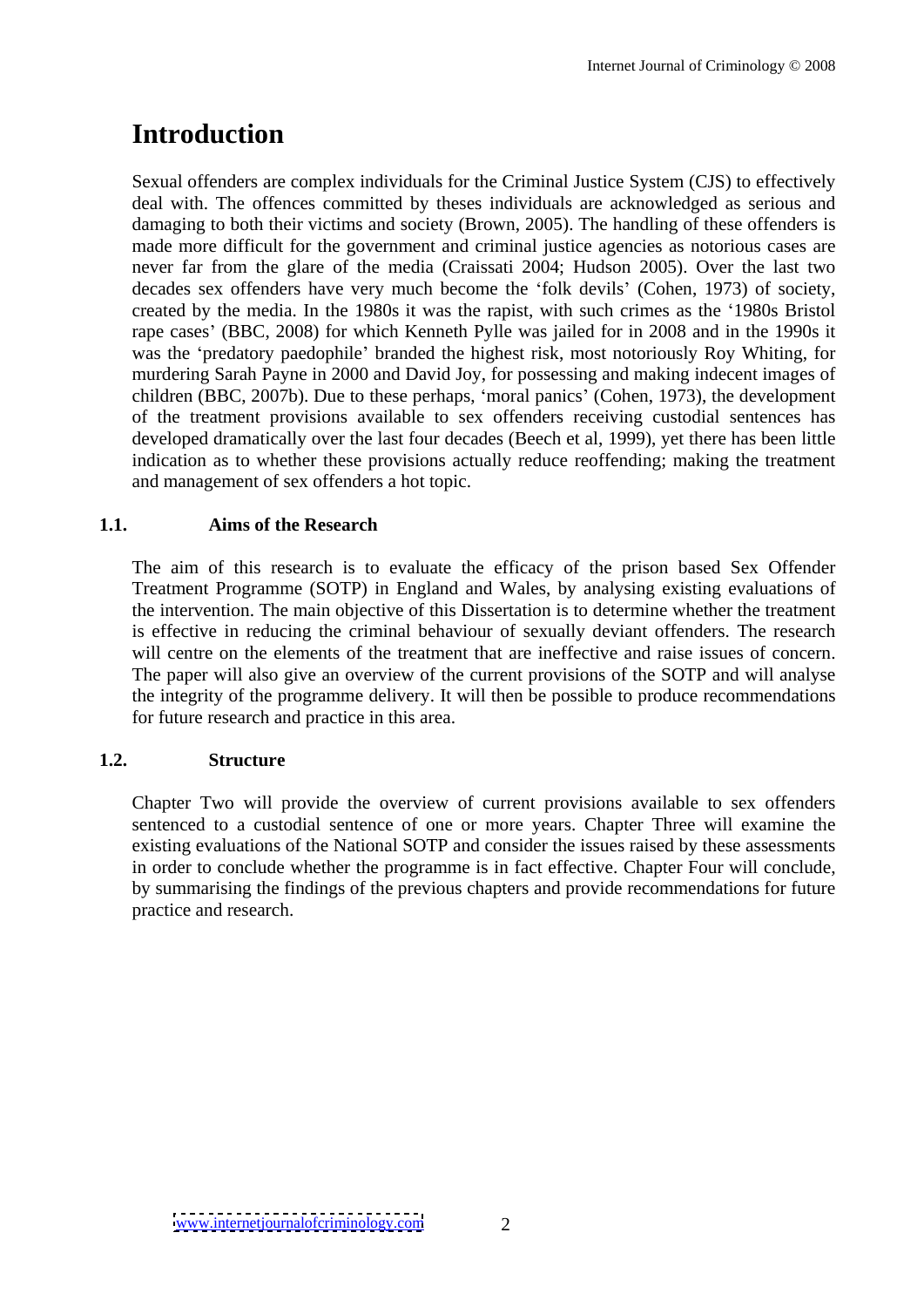# **Literature Review**

Sexual crimes have widely been recognised as a serious social problem in the UK, particularly over the last two decades (Brown, 2005; Hudson, 2005). In the  $21<sup>st</sup>$  century there <sup>st</sup> century there has been a major interest in these crimes and their offenders from the government, public and the media. Whilst it is important to acknowledge that the nature of these crimes undoubtedly makes them amongst the most damaging to their victims and society, it is also important to mention that sexual crimes only account for 1% of all police recorded crime committed in the UK (Nicholas et al, 2007). Despite these small numbers, public anxiety surrounding these offences is prevalent, arguably influenced by the media's increased coverage and representations of sex crime (Brown, 2005). The illustration of sex offenders portrayed by the tabloid media as lonely, predatory sociopaths who are in some way very different to the rest of society, highlighted by headlines such as 'cop's vow over sex beast' (The Sun, 2001) and 'Judge lets new perv walk free' (Pyatt, 2008), has become instilled into modern day Britain. 'Monster and Beast' are common euphemisms for sex offenders in the prison system (Sampson, 1994: 43). Due to this evil status that sex offenders have been labelled with, 'there would appear to be no ethical constraints on how members of the public believe sex offenders should be managed' (Hudson, 2005: 22), nor how they ought to be treated in prison. Much of society are aware and accepting of treatment programmes for sex offenders (Pithers 1997), although would not know what these programmes entailed nor the theories and reasoning underpinning these treatments (Beech et al, 1999). The public are aware of these programmes to the extent to which they support treating sex offenders because it might enable them to refrain from further abuse of innocent victims (Pithers, 1997). The public's view of sex offenders is over simplistic and incomplete; yet should not be dismissed, as it is a key player in how sex offenders are dealt with. Society's eagerness to exclude sex offenders, particularly paedophiles (Craissati, 2004) has been highlighted in the media, most notably in 1998 and the vigilantism surrounding Sydney Cooke, a serial paedophile. The dangers of the public s simplistic attitude were highlighted by the then Home Secretary, Jack Straw.

If the authorities, with all their skill and professionalism, are not left to manage the risk posed by paedophiles, then children will face greater risks...sex offenders could be driven underground, increasing the dangers to children, if people took the law into their own hands. (BBC, 1998)

The current position taken by the HM Prison Service and the government has developed over the last four decades. Correctional intervention including sex offender treatment came under much scrutiny in the early seventies. There was a cynicism surrounding rehabilitating offenders due to the increasing crime rates particularly by 1963, which saw the highest crime rate of the century up until that point (Metropolitan Police website). This led commentators to research the effectiveness of rehabilitative measures designed to reform prisoners. Much of the work in this area is often accredited to Martinson (1974) who simply concluded that rehabilitative measures were no more effective than purely penal sentences, a conclusion that 'Nothing Works' (Martinson, 1974). Despite much criticism this ethos changed the political viewpoint and legislation moved away from rehabilitative ideals to purely punitive measures, where these types of crime were seen as purely evil (Hopkins-Burke, 2005). Despite political change, criticism of Martinson's work developed in the criminological field and was fuelled by the work of Gendreau and Ross (1979) who, amongst others were concluding more positively about correctional intervention. In recent years there has been a restoration of the rehabilitative perspective in prisons none more so than the treatment and management of sex offenders due to the 'What Works' initiative (McGuire, 1995).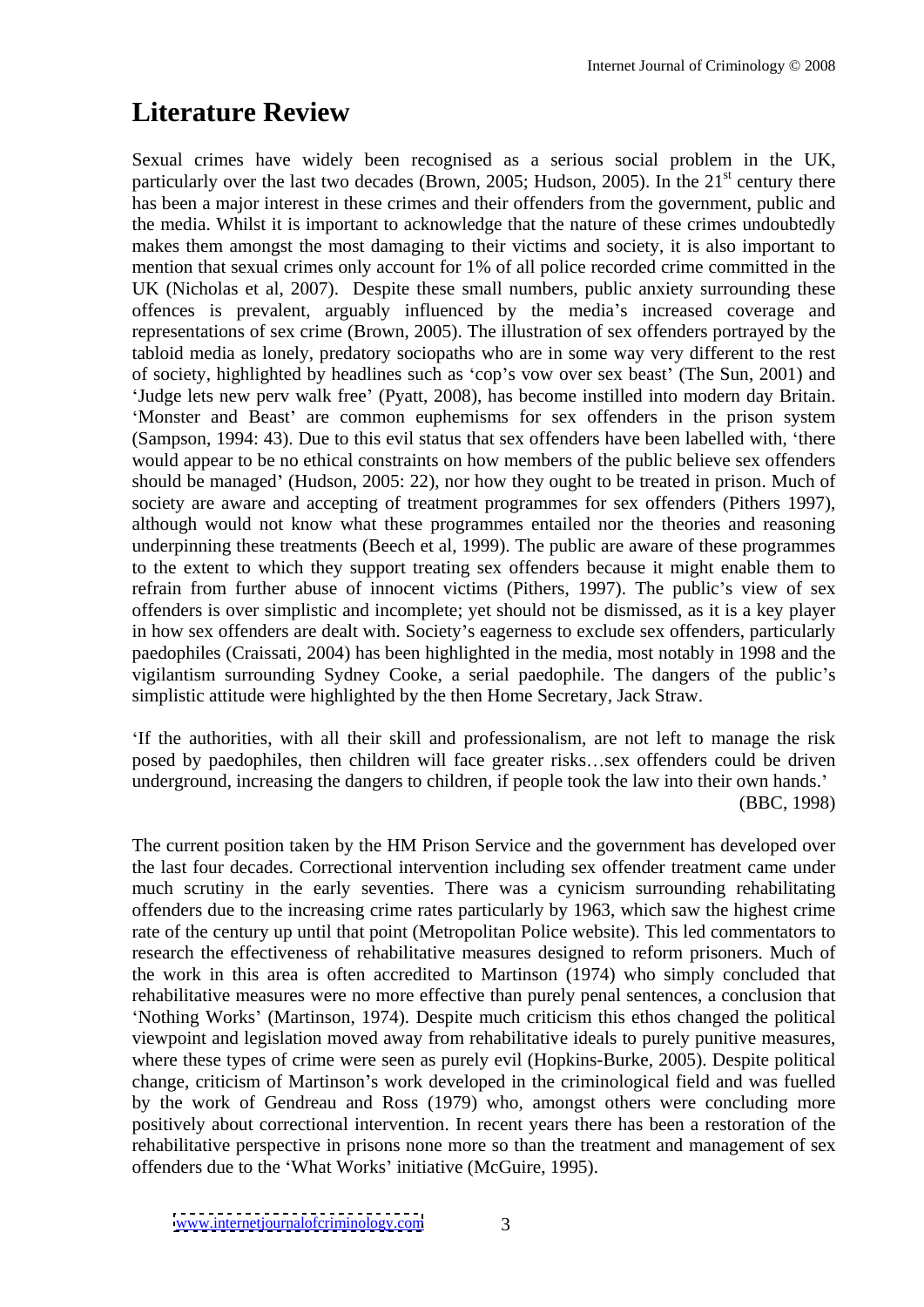The public concern surrounding sexual offending and the political profile of sex offender treatment increased during the 1980's due to prison riots in Strangeways, Manchester (1990) and the publics growing alarm that the Criminal Justice System wasn't taking sexual offences seriously enough, specifically rape. In the UK during the 1980's, concern was expressed that the police and the courts were not taking a severe enough view of rape' (Brown, 2005: 12). Following the 1980's two publications, the Woolf Report (1991) and the Criminal Justice Act 1991 (CJA 1991) introduced specific arrangements for the management of incarcerated sexual offenders (Friendship et al, 2003). The CJA 1991 also toughened sentences for sexual offenders, making this category more eligible for custody. This was the first of a wave of legislation throughout the 1990's, which toughened penalties, lengthened sentences and recently increased the monitoring of offenders in the community (Hudson, 2005). Also in 1991 the Home Office introduced the national Sex Offender Treatment Programme (SOTP), the HM Prison Services' strategy for treating sex offenders in custody. Despite the public opinion of wanting to lock sexual offenders up for life, unavailable custodial resources meant that this could not be a realistic approach. Prisons in the UK are overcrowded and sentencing structures allow almost all sex offenders to return to the community after imprisonment (Brown, 2005). The 'What Works' initiative which was politically introduced by the Crime Reduction Strategy (Home Office, 1999) stemmed from the realisation of the conservative government in the late 1980's that there needed to be more than just purely punitive measures and that imprisonment alone was not the best form of crime reduction. Later in 1995, McGuire introduced a structure for intervention programmes to avoid the reoccurrence of criticism like that of the 'Nothing Works' era. The ideas that intervention should be tested before being introduced nationally and should be tailored to the individual offender are requirements from the work of McGuire (1995), which are now necessary for treatment to be accredited.

Along-side the development of the 'What Works' initiative and evidence based approaches towards rehabilitative intervention, it's important to indicate that the government continued to introduce punitive measures. The early 1990's saw a string of legislation; the CJA 1991, the 1996 Sexual Offences Act and the 1996 Criminal Evidence Act all accumulated in the Sexual Offences Act 1997', which toughened the sentencing structure for sex offenders (Hudson,  $2005: 29$ ). This has propelled the theory of a 'new penality' (Feeley and Simon, 1992) or 'Risk Society' (Beck, 1992), which is 'less concerned with responsibility, fault... or intervention and treatment of the individual offender. Rather, it is concerned with techniques to identify, classify and manage groupings sorted by dangerousness' (Feeley and Simon, 1992: 452). The essence of the debate is purely that post-modern society is failing to deal with the risks posed to it and that there is a reduction in faith of experts and government (Giddens, 1990). Therefore, rather than solving the problems of crime, there is a realisation that the risk of crime must be controlled and managed (Kemshall, 2003). The current penal practice of preventative sentencing, which is not driven by the traditional severity of the offence, but more by risk factors and the 'future risk of harm' presented by the offender (Wasik and Taylor, 1991 cited in Kemshall, 2003: 21) supports this debate and has been highly visible since legislation enacted in 2003. 'Incapacitation as a strategy of crime management aims not to reform individual offenders but to redistribute the risks away from society to prison, a policy recently intensified by the use of selective incapacitation aimed at high risk offenders (Kemshall, 2003).

The Criminal Justice Act 2003 (CJA 2003) and Sexual Offences Act 2003 were introduced after high profile media cases brought to the attention of both the government and the public, areas of concern. Of particular reference is the abduction and death of Sarah Payne in 2000, which highlighted weaknesses in the then current legislation.The offender, Roy Whiting had previously served two years in prison for the attempted abduction of a young girl and had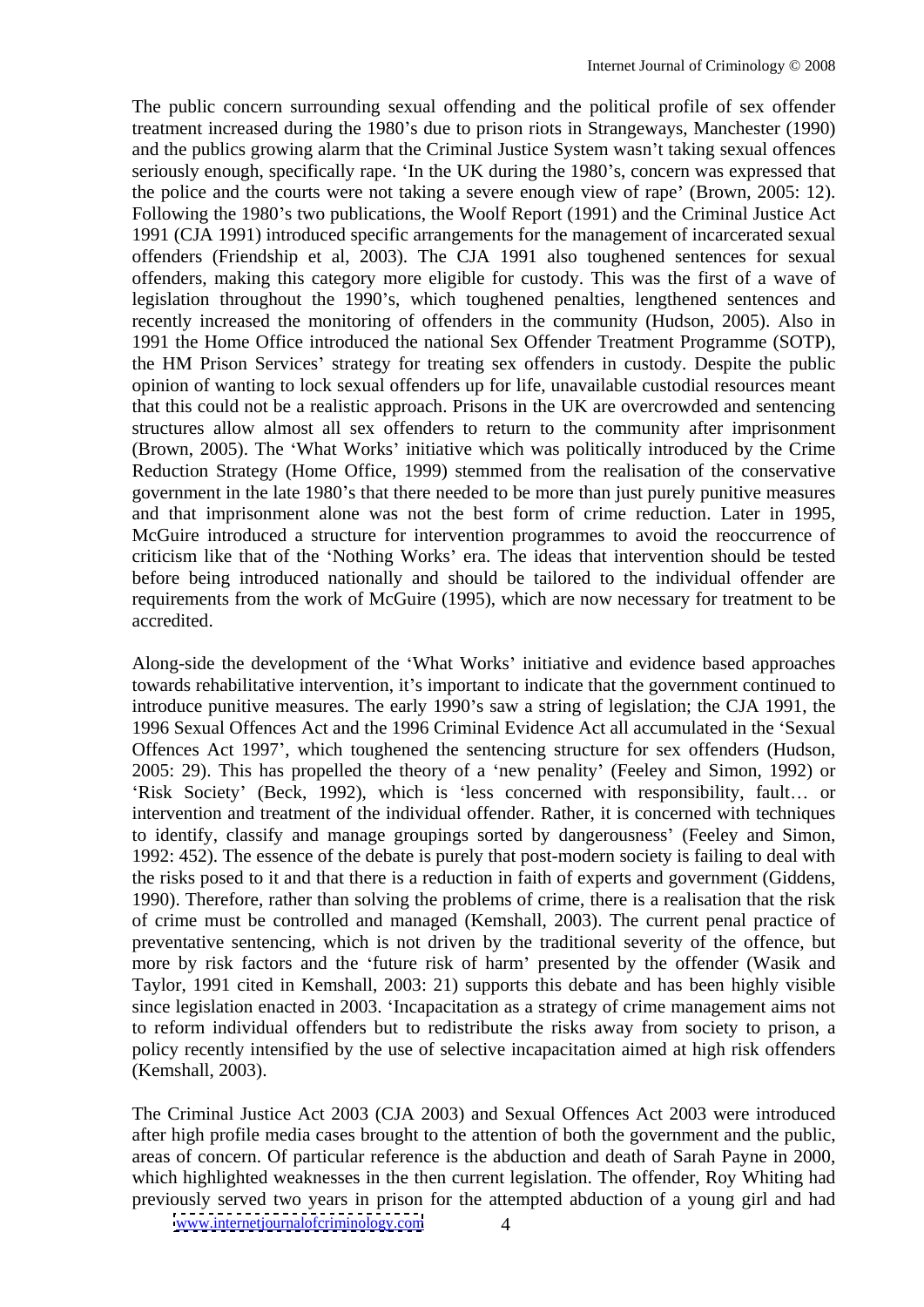refused treatment. Not only did this case highlight the need for indeterminate sentences, which were introduced by the CJA 2003, it also highlighted the criticism of the SOTP being a voluntary program. It could be argued that, if Roy Whiting was given an indeterminate sentence and the only path to release was establishing an improvement in behaviour, then he wouldn't have refused treatment.

Indeterminate Sentences for Public Protection (IPP's) are essentially open-ended until the offender can prove they no longer pose a threat to society. Due to the over use of this sentence structure, 'three times the Governments forecast' (BBC, 2007a), prisoners are not able to find places on rehabilitative programmes such as the SOTP. This has meant that paedophiles such as David Joy who was jailed for possessing and making indecent images of children have had their sentences overturned (BBC, 2007b). This of course, has led some theorists suggesting that the government, keen to play the law and order card, are just doing what the public want because crime policies have taken centre stage in electoral competition (Garland, 2001).

Even though punitive approaches are still very visible in Home Office legislation, the gradual change from the negative views of the 'Nothing Works' doctrine (Martinson, 1974) to more evidence based approaches of 'What Works' (McGuire, 1995) has 'profoundly influenced the policies of HM Prison Service over the last decade' (Friendship and Thornton, 2001). Following these guidelines, the monitoring of the SOTP throughout its continuing use has become a clear commitment, highlighted by the Beech et al (1999) evaluation (Friendship and Thornton, 2001).

This leaning towards evidence-based intervention has provided support for cognitive behavioural therapy (CBT), the underlying principle of the SOTP. CBT has been shown in the 'What Works' literature (McGuire 1995) to be the most effective method of treating offenders' (Beech and Fisher, 2004: 139). CBT has gradually developed in the CJS since 1991 becoming increasingly diverse with its focus on tailoring programmes to the type of offender, such as the SOTP adapted programme for low I.Q. offenders (later described in more detail). Despite the increased use and acceptance by the public for CBT programmes, there is still some doubt in the criminological environment about the efficacy of this type of rehabilitation. The criticism for the SOTP has come from the difficulty in proving its effectiveness. Due to the nature of social science research and the nature of these programmes, it is unlikely that researchers will ever be able to demonstrate the efficacy of this form of treatment' (Brown, 2005: 15). The difficulty in proving the effectiveness of the SOTP lies with many different reasons. Notoriously the official reconviction statistics for sex offenders, like all official statistics that are police recorded are surrounded by criticism. 'It has long been regarded amongst criminologists that official crime statistics published for England and Wales grossly underestimate the actual level of crime' (Sparks et al, 1997 cited in Friendship et al, 2001: 285). The non-recorded figure is often referred to as the 'dark figure' of crime, the dark figure of crime unreported to the official agencies has been known since...the 1830's' (Young, 1991: 37). This figure is often partially recovered by victimisation surveys such as the 'British Crime Survey' (BCS), however due to the sensitive nature of sexual crimes; this information is not often disclosed during this form of research. These along with other methodological disadvantages mean that there is still very good reason to research the efficacy of sex offender interventions.

To recapitulate sexual perpetrators for an array of reasons are despised more than any other criminal. The seriousness of the offence and the effects on the victim make it one of the most emotive crimes in England and Wales. It is clear that alongside the governments continued harshening of sentence structure and shift towards actuarial justice, the 'What Works' literature has began to have a major influence on the policies of the HM Prison service and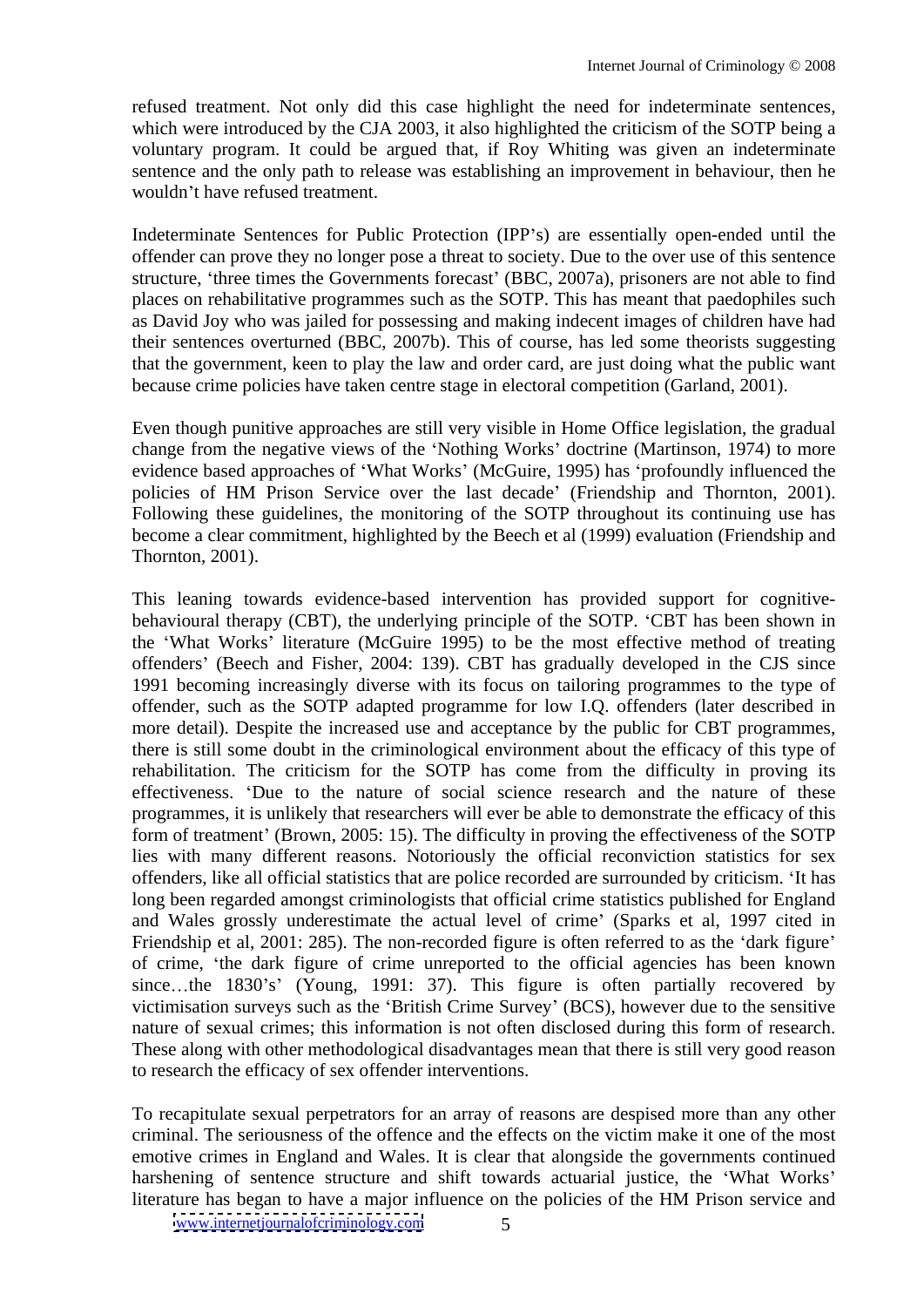the SOTP has become a central player in dealing with sexual crimes. Therefore, the importance of reviewing the efficacy of the programme speaks for itself and in order to analyse the effectiveness three key areas must be looked at. Programme content to ensure a maintained element of programme integrity, the impact of the treatment on offending behaviour to ensure that the treatment is meeting its primary treatment targets and the ability of the programme to reduce reoffending.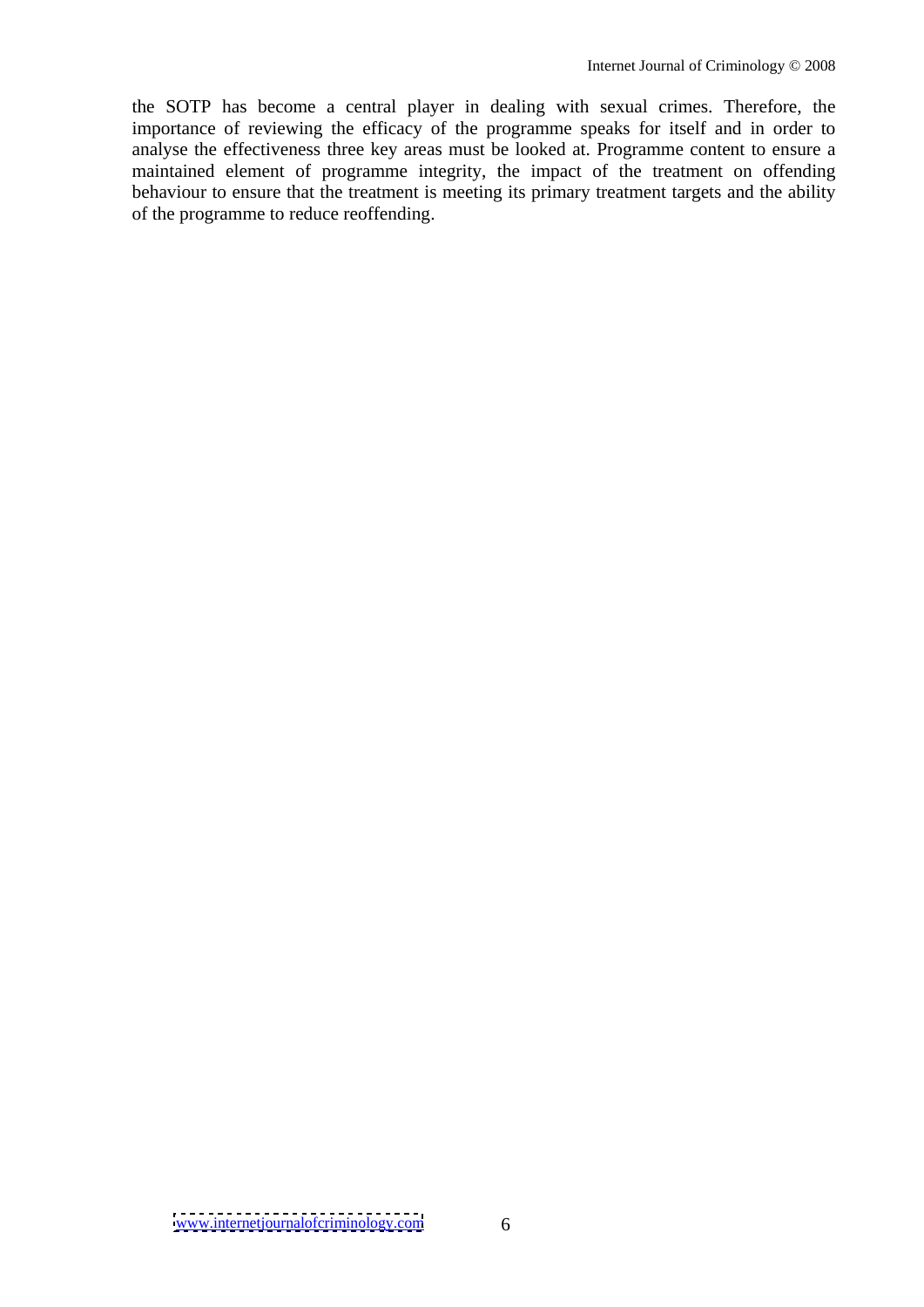# **Methodology**

#### **3.1. Reasons for choosing Secondary Analysis**

The intention of this research project was to collect primary data relating to treatment of 'sex offenders' in prison. However in order to fulfil the aim of this research there would be a requirement to collect this information from both high profile individuals and dangerous offenders. Due to the nature of an undergraduate study, carrying out primary research on sex offender treatment programmes is particularly difficult given the ethical and methodological difficulties in accessing both the sex offender population itself and information concerning these offenders (Punch, 2005). Many of the texts written with regards to social research methods talk about ethics in general (Bryman 2005; May 2001; Punch 2005). Though, the most notable issues that an ethics committee would be concerned by are the mental harm that may be caused to the researcher and the danger that the offender may disclose further offences during research, unbeknown to the police or prison services. If an offender were to make known further offences, dilemmas surrounding who and how much of this information should be disclosed to the relevant agencies would need to be considered by the researcher (Bryman, 2005). These are far from easy issues to resolve.

There are also limitations to time and monetary resources which primary data collection often needs to be successfully carried out. Because of these factors, this project will focus exclusively on secondary research, which is an important element of social research (Punch, 2005) and will enable the exploration of key criticisms surrounding sex offender treatment programmes.

If the issues surrounding primary research could be overcome, then ideally more qualitative research would be carried out. Interviews and questionnaires would be subjected to those directly involved in the programme; including both staff and offenders who had finished the treatment and for whom undergoing research would not have negative consequences e.g. reversing the positive effects of treatment. This would eliminate the disadvantages of using secondary data discussed below.

#### **3.2. Resource of Secondary Data**

This project used a wide variety of secondary resources that included, books and journal articles alongside a heavy reliance on official research studies and statistics carried out on behalf of the Home Office. They were analysed to help investigate the efficacy of the programmes in reducing re-offending and to explain the government's decisions regarding sex offender treatment (May, 2001). They included research studies such as evaluation studies, reconviction rates and public information. When using research for analyses purposes the issue of 'fiddling' should always be considered (Bryman, 2004: 212). The idea that official agencies will use statistics in order to support an act or decision that will affect the rest of society. A section later in the project will discuss issues concerning the publication of research findings.

Journals have been used from the Internet, although the validity of these sources was carefully considered before using them. It is always necessary when carrying out research to consider the benefits and drawbacks of the method used.

#### **3.3. Advantages of Secondary Analysis**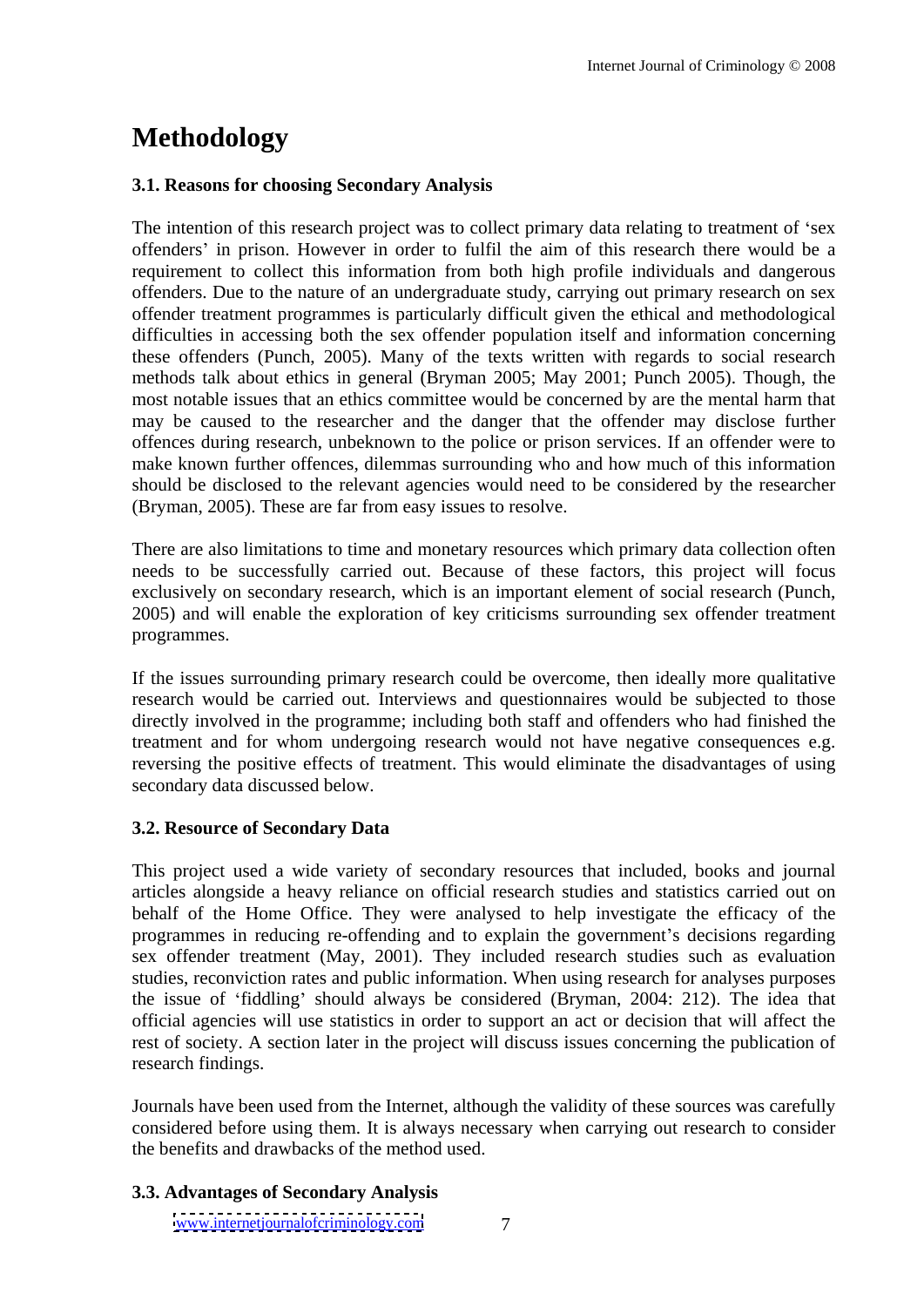Secondary data analysis can offer a credible alternative to primary data collection for many reasons, particularly if the information needed to carry out a well formed project is already out there. The utmost advantage of using secondary data is the quality of data sets from experienced researchers (Bryman, 2004: 202). These data sets provide thorough, well founded research without the restrictions of time and money that primary research methods usually carry with them.

As already discussed accessing sex offender populations is particularly difficult, especially when carrying out undergraduate research. Existing secondary data makes these difficult populations accessible (Punch, 2005). However these advantages do not mean that carrying out secondary analysis is uncomplicated, there are disadvantages.

#### **3.4. Disadvantages of Secondary Analysis**

The main disadvantage with secondary analysis is the lack of familiarity with the data. Secondary data, especially official data can be very complex, containing large amounts of information (Bryman, 2004). The consequences of this are very often misinterpreted information or difficulty narrowing down the relevant information. Also there is always the possibility that the existing data is irrelevant to the research aim (Punch, 2005). Planning secondary research can avoid this drawback, to ensure that the correct questions are being asked.

#### **3.5. Summary**

Despite the accessibility issues and the number of disadvantages when using secondary data, it was feasible to overcome these and produce a sound, applicable dissertation. The complexity of the data was not too challenging, as the length of this project allowed for the research to become familiar. Through both awareness and selectivity it was possible to avoid low quality data and by focusing on official research studies and statistics it made it to meet the research aim and provide a high quality argument and arelevant piece of research.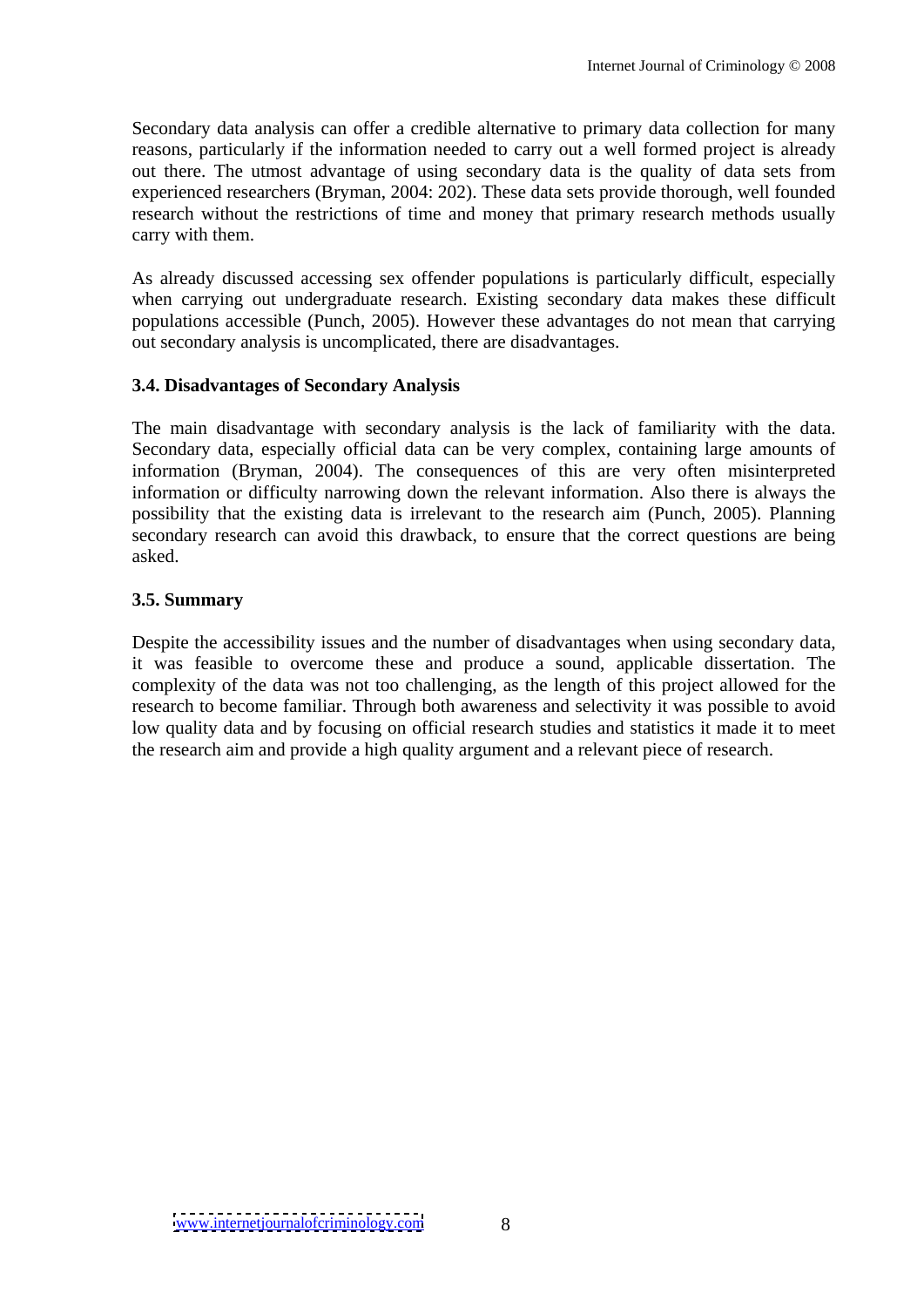# **History and Development of the Sex Offender Treatment Programme**

### **4.1. History and Development**

Sex offender intervention is not a new concept, although the treatment of sex offenders has changed dramatically from the 1900's to the current use of programmes in HM Prison Service (Brown, 2005). These changes in the approach to treatment have very much been in line with a shift in treatment philosophy. There have arguably been three main philosophies; 'nothing works', 'something works' and 'what works' (Wood et al, 2000).

4.1.1. Nothing Works

The first half of the twentieth century focused on psychoanalytical approaches, which were aimed at offenders who were classed as having a combination of psychopathic and sexually deviant behaviour (Brown, 2005). These rehabilitative interventions became heavily scrutinised during the 1970's. A period that was highly influenced by the work of Martinson (1974) who after surveying 231 evaluative studies concluded that correctional intervention, despite some positive treatment outcomes, was ineffective. In fairness this uncomplicated conclusion was an oversimplification of his findings. In fact the survey concluded that possibly some of the treatment programmes are working to some extent, but our research is so bad that it is incapable of telling (Martinson, 1974).

However the cynicism surrounding rehabilitation was so strong that the 'nothing works' philosophy influenced the policy of the CJS for many years (Brown, 2005). Psychoanalytical approaches were no longer used (Beech and Fisher, 2004) and the government shifted towards more punitive methods, where this type of crime was seen as purely evil (Hopkins-Burke, 2005). This punitive response and the 'nothing works' culture did not discourage some treatment providers to continue to develop programmes for sex offenders, arguing that the programmes were still necessary. Proponents of sex offender treatment argued that intervention was still necessary as sex offenders would eventually...be released back into the community' (Brown, 2005: 20).

A general shift towards behaviourism, due to the damning findings of psychoanalytical approaches and the arrival of cognitive approaches in the 1970's, meant that psychologists attention turned to the thought processes of sexual offenders and the role of cognitive distortions, 'i.e. pro-offending attitudes and beliefs used by sexual offenders to justify their offending behaviour and minimise any guilt they might feel' (Beech and Fisher, 2005: 137). Development of sex offender treatment at this time was vigorous and by the 1980's treatment providers had included components on sexual dysfunction, gender role behaviour (Abel et al, 1978) and empathy enhancement. The introduction of these developments debatably form the early cognitive-behavioural treatment programmes for sex offenders.

However evidence proving the effectiveness of this approach was minimal. Furby et al (1989) concluded that there was no evidence to suggest that the cognitive behavioural programmes were effective (Furby et al, 1989). The reason for a lack of evidence was due to poor methodology, a similar finding to that of Martinson (1974), but despite the studies conclusion the general view at this point with regards to correctional intervention was that something worked.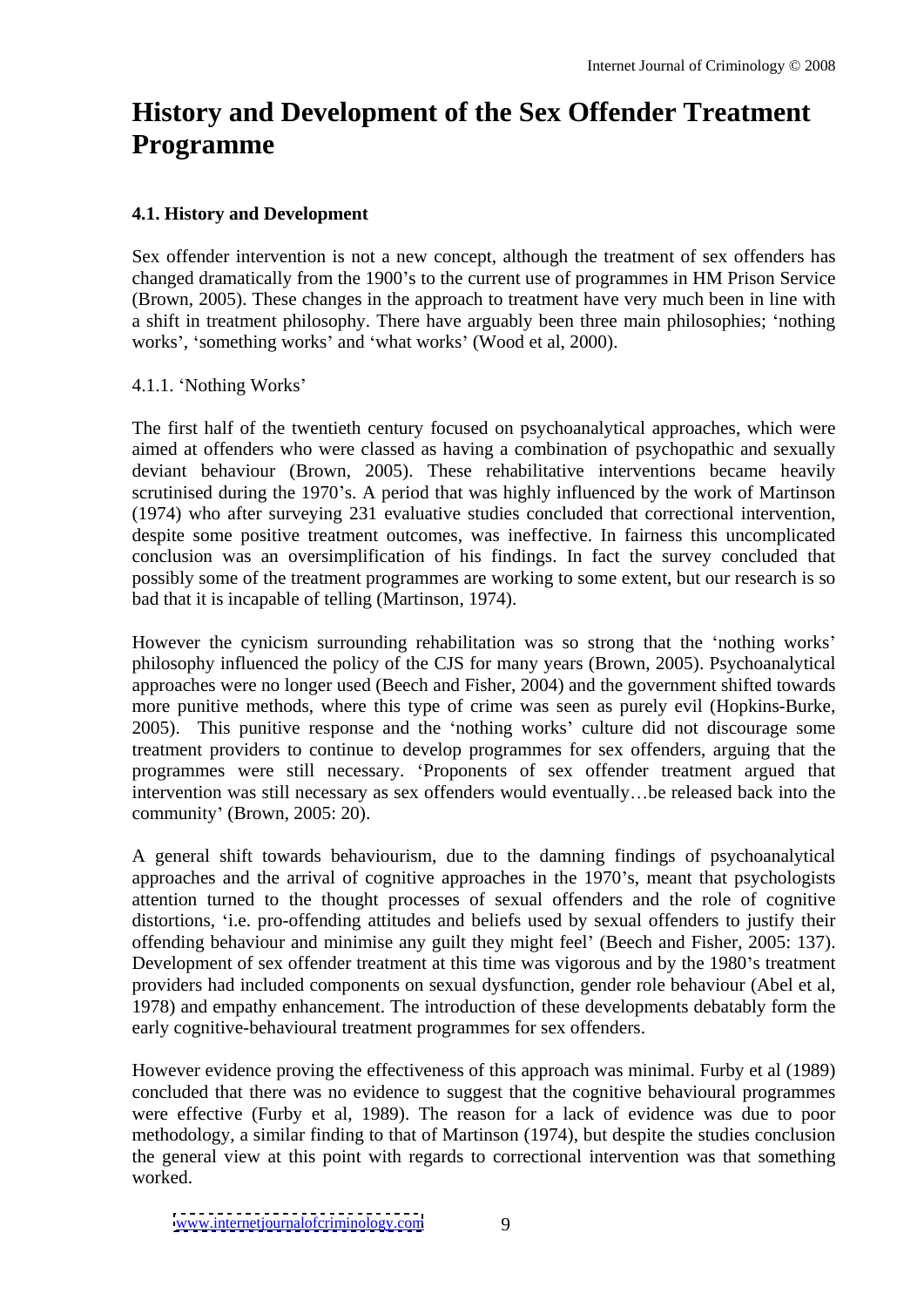#### 4.1.2. Something Works

The attitude change towards the direction of 'something works' is often attributed to the work of Gendreau and Ross (1979), although there were other researchersconcluding as positively about correctional intervention (Brown, 2005). By producing updated literature reviews Gendreau and Ross (1979) highlighted that out of 95 experimental studies published between 1973 and 1978, 86 per cent had positive treatment outcomes (Gendreau and Ross, 1979). This finding was contradictory of the 'nothing works' studies and led the way for many more.

Many researchers began to produce more positive evaluations, with many authors reviewing the studies of the 'nothing works' researchers. The 'something works' studies suggested that the main condemnation of the critics of correctional intervention was the poor methodology of the studies showing positive treatment outcome, yet this ineffective methodology also applied to the studies showing negative treatment outcomes; the suggestion that the 'nothing works' authors were extremely selective. Even Martinson revised his work in 1979, clarifying original conclusions that some programmes do actually work.

Although not directly related to sex offenders the most convincing study to evaluate the efficacy of correctional treatment was by Lipsey (1995). Lipsey conducted a meta-analysis of 400 studies conducted from 1950 consisting over published and unpublished work. Combined these 400 studies represented over 40,000 participants of treatment (Lipsey, 1995: 66). Meta analysis looks at treatment effects from a number of different studies to provide a consistency of results across them (Bryman, 2004). This method is considered by some to be state of the art in reviewing quantitative evaluation research, and thus, the best method for integrating sex offender treatment data' (Brown, 2005: 208). Sixty four per cent of the studies reviewed by Lipsey showed favourable treatment outcome, making a 10% overall average reduction in recidivism (Lipsey, 1995: 67). It should be noted that meta-analysis is only as good as the studies involved (Hedderman and Sugg, 1997), however the extensive nature of Lipsey s study meant that there was a good range of methodology to ensure the results were fairly accurate. The study seems to support the reviews carried out by Gendreau and Ross (1979), providing indisputable evidence that intervention should be used when dealing with sex offenders. It is therefore, no surprise that the philosophy of 'something works' quickly turned to the question of 'what works?'

#### 4.1.3. What Works?

Over the past decade research has continued to seek out the most effective interventions for prisoners. However it was research carried out during the 1990's that has been most influential towards the current provisions for sex offenders in England and Wales. A large quantity of research was published surrounding the efficacy of correctional intervention (Lipsey 1995; McGuire 1995; Hedderman and Sugg 1997; Vennard et al 1997) during the 1990's with many of the studies producing similar conclusions.

Cognitive-behavioural therapy was consistently revealed as the most capable approach of reducing reoffending and was regularly advised during 1990's. 'Focus treatment around behavioural approaches...possibly including psychologically orientated treatment elements' (Lipsey, 1995: 77). This is the third treatment approach over the last sixty years (Wood et al, 2000) and the current underpinning theory used by the National SOTP. Another finding from this period now incorporated into treatment, is the risk assessment of offenders prior to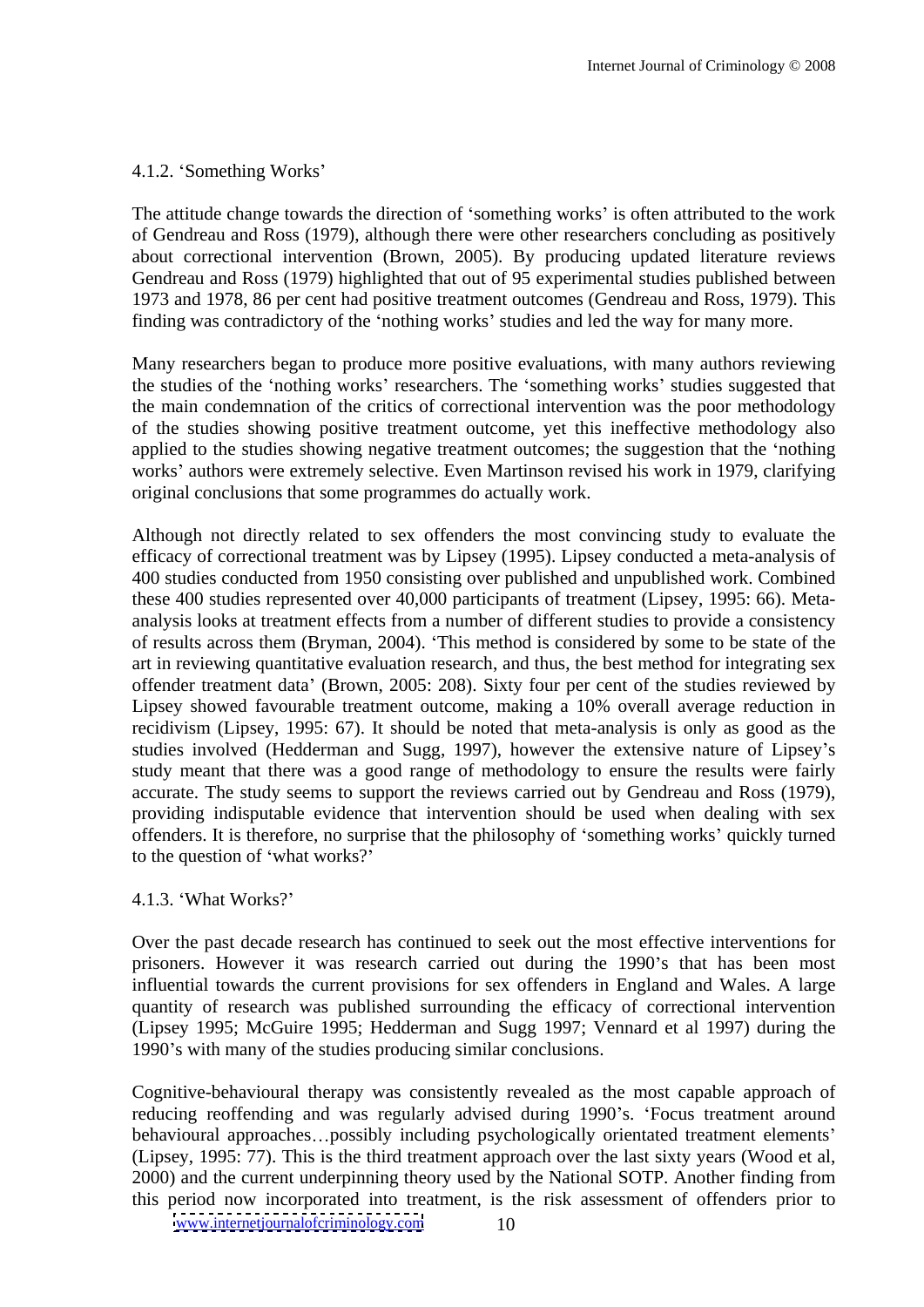undertaking any form of intervention. Hedderman and Sugg (1997) found that programmes that select offenders based on their risk levels or needs are more successful than programmes attended by unselected groups of offenders (Vennard et al, 1997).

In parallel with and in response to the work of the 'what works' researchers treatment providers in the UK adopted cognitive-behavioural programmes as one of the foundations of their rehabilitative work (Harper and Chitty, 2005). Following prison riots (1990) and the subsequent Woolf Report (1991) the government announced a strategy for the containment and treatment of sex offenders (Friendship et al, 2003), amalgamating in the National implementation of the SOTP. In line with this, the introduction of the CJA 1991 toughened sentences for sexual offenders, making more offenders eligible for custody. Despite the obvious influence of the 'what works' principle on the policies of HM Prison Service, the message from the government was clear; 'it is the protection of the public, reducing the risk to future potential victims and to do so with the minimum of resources' (Garland, 2001: 176), which are the underlying principles of the SOTP. There was no intention of treatment providers returning to the rehabilitative ideal of the 1950's and 1960's that had taken so much criticism from the 'nothing works' doctrine.

McGuire (1995) proved to be the most influential of all the authors during the 1990's. Keen to ensure that the programmes treating offenders were as effective as they could be, the government, led by the Prison Service introduced an accreditation processbased on the principles set out by McGuire (1995) to ensure effective programmes. This shift towards evidence-based practice means that programmes must be proven to be effective and be continually monitored to ensure they are delivering the highest standard of treatment (Beech et al, 1999).

# **4.2. Cognitive-behavioural therapy (CBT)**

The sex offender treatment adopted a cognitive behavioural approach following the shift back towards rehabilitation in the late 1980s. Cognitive Behavioural Therapy (CBT) focuses on a range of risk factors for future offending and endeavours to increase the offenders self control over their criminal behaviour and reduce re-offending by changing 'an individuals internal functioning as well as their overt behaviour' (Hudson, 2005: 34). This approach sees the offender as a rational actor (Hopkins-Burke, 2005) putting emphasis on the offender to 'understand that how one thinks affects how one feels directly' (Beech and Fisher, 2004: 139).

The programmes main aim is to show the offender the way in which their cognitive distortions (rationalisations of their actions) and wrongful behaviour patterns lead to criminal behaviour, using offence-focused targets. These targets consist of 'a reduction in the extent, to which offenders minimised and justified their offence, the enhancement of victim empathy' (Friendship et al, 2003: 2). CBT has a realistic approach to offender treatment and recognises that they cannot cure offenders, but treatment is capable of managing self-control (Hudson, 2005). This rational approach means that the treatment goals of the programme are far more achievable reflecting the managerial approach to the criminal justice system adopted in the 1980's (Travers, 1998).

More recently CBT has adopted relapse prevention techniques. Pithers et al (1988) and Laws (1989) introduced the treatment area from the field of drug and alcohol addiction (Perkins et al, 1998). The aim of relapse prevention is to get offenders to recognise danger signs such as feelings or situations which put them at risk of reoffending and direct the offender to find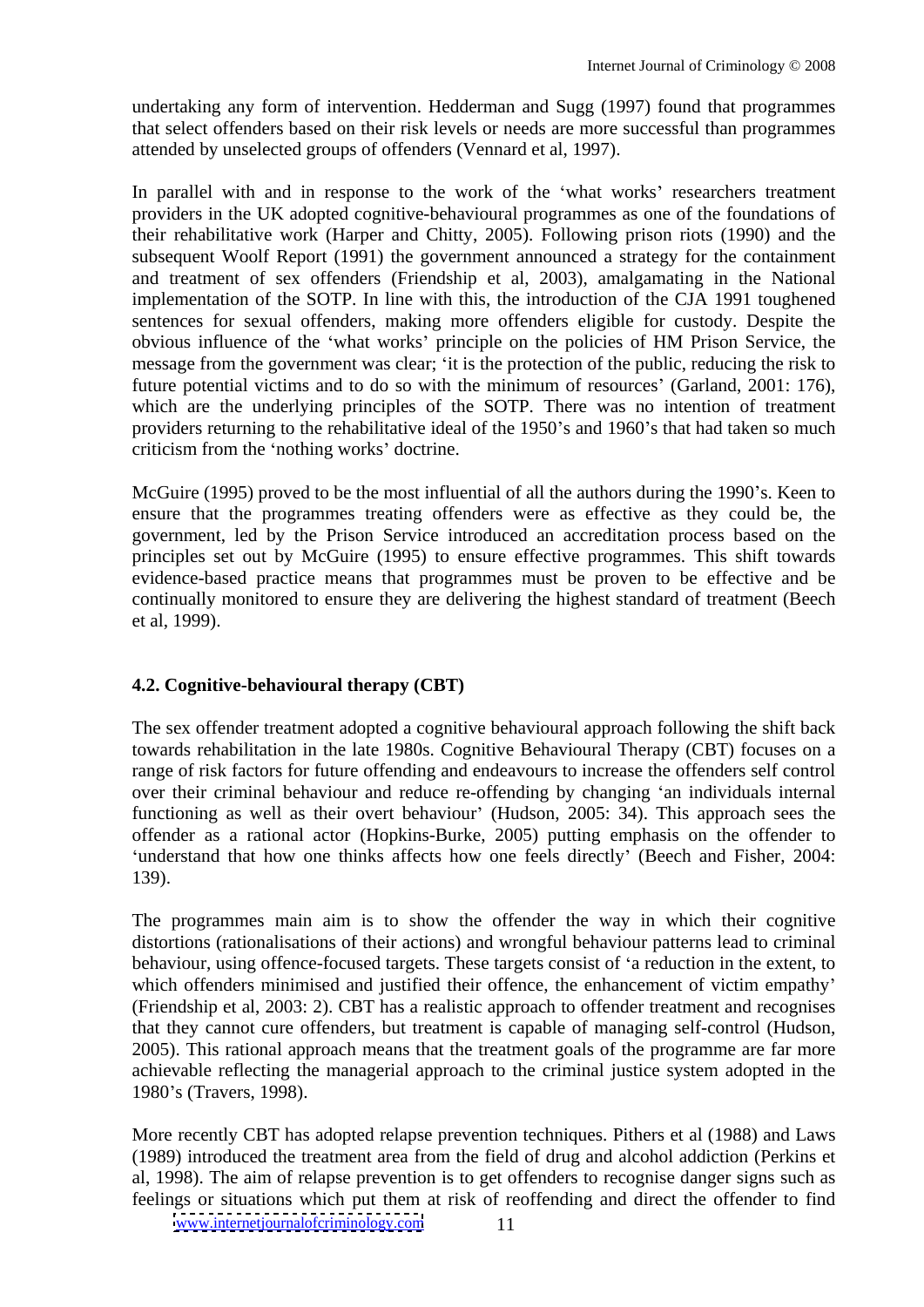techniques of avoiding these feelings when released from the prison community (Hudson, 2005).

#### **4.3. Current treatment for sex offenders in custody**

Since the 1980s the profile of sex offender treatment increased, as previously discussed and the initial role out of the programme was described as being for the protection of potential victims rather than to simply benefit the offender (Home Office, 1991). Arguably this change in dealing with sex offenders is part of a wider 'governmental style' (Hopkins-Burke, 2005: 244) or criminal justice shift from an 'old penology' to the 'new penology', concerned with actuarial justice (Feeley and Simon, 1994), where interventions are not based on the identification of specific criminal behaviours, but rather on risk assessment (Hopkins-Burke, 2005: 281). It is the government and criminal justice agencies preoccupation with risk that has led commentators to suggest there is a new era of justice (Kemshall, 2003). It could be contended that the SOTP is currently caught in this transition between risk management and penal welfare, as CBT is concerned with identifying specific offence related behaviours and yet the basis for acceptance onto and the effectiveness of the programme is determined on the individuals level of risk. The consequences for the SOTP, brought about by this paradigm shift will be discussed in the following chapter.

The SOTP is available to offenders who have committed a sexual or violent offence with a sexual element who are serving a long enough sentence to complete the treatment (Beech et al, 1999). The programme is offered voluntarily, however despite this the majority of offenders will participate in the programme. Offenders are assessed, in order to be accepted onto the programme once they have volunteered. The first exclusions are made if the offender is in total denial of the offence, are suffering or were suffering from a psychotic illness at the time of the offence or if he shows or has previously shown signs of psychopathic characteristics measured by the Hare Psychopathy Checklist (Beech and Fisher, 2004). Providing the offender fulfils these early requirements for entry onto the programme, they will then undergo a series of psychometric tests (Hudson, 2005). The programme aims to treat the most high risk offenders and so the 'Risk Matrix 2000' (RM2000/S) is used to highlight the offenders with the highest needs for treatment. The RM2000/S is one of three prediction scales from the Risk Matrix 2000 used to assess sexual offending by looking at an individual's simple details and history, such as age and gender. These are also known as static risk factors. The SOTP is currently made up of five components and treats in excess of 1000 offenders per year (Home Office, 2006) in 25 different establishments in England and Wales (Brown, 2005).

#### 4.3.1. The Core programme

The research projects used to evaluate the SOTP in the following chapter were carried out prior to the latest revision of the Core programme and are concerned with the first and second versions. The first edition encompassed 35 to 40 sessions totalling 80 hours of treatment. The second revision was expanded to 86 sessions providing over 160 hours of treatment. Both versions cover the same clinical targets as the latest third edition. This adaptation was adapted in 2000; it runs for roughly six months and is broken into 20 blocks. It attempts to increase the offender's motivation to not re-offend by undermining the cognitive distortions that the offender uses to excuse the offences. It also looks at growing the offender's self-management through developing the their awareness of situations that increase the probability that they will re-offend and develop strategies to control these risks i.e. Relapse prevention (Beech et al, 1999).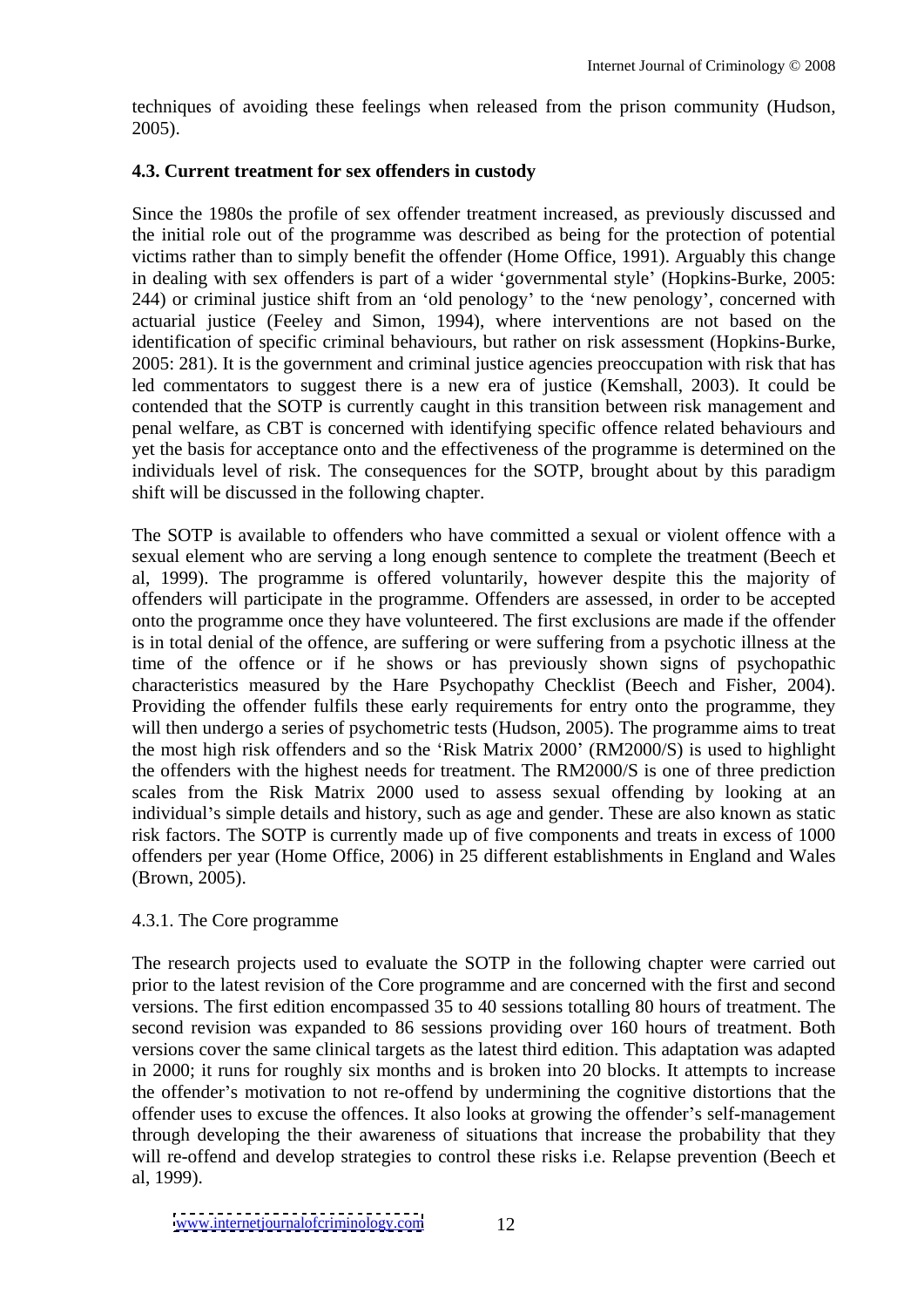#### 4.3.2. The Extended programme

This programme is usually for high deviance offenders, who still have considerable problems after completing the Core programme (Hudson, 2005). It runsfor 68 two hour sessions and tackles 'managing negative emotions, particularly through the use of positive and calming cognitions rather than behavioural coping strategies, which may not always be available to the offender' (Beech and Fisher, 2004). The behavioural coping strategies are of particular importance in the Core programme and therefore the Extended programme looks to tackle the offence related behaviour in a different way.

#### 4.3.3. The Adapted Core programme

This program is for low I.Q. offenders, with an IQ of between 70 and 80. This programme focuses on non-verbal material in replace of the verbal material that these offenders may not fully be able to grasp due to their learning difficulties (Beech and Fisher, 2004).

#### 4.3.4. The Booster programme

This programme is for offenders who have undergone the Core programme or Extended Core programme and have served a long sentence. The purpose is to secure the offenders relapse prevention plan before being released back into the community (Hudson, 2005).

#### 4.3.5. The Rolling programme

This is for lower risk offenders that have fewer treatment needs than the high risk offenders (Hudson, 2005). This programme is particularly flexible to run and can be joined at any point due to lack of a solid structure. It focuses on offence-specific tasks 'including such things as completing an offence account, writing a victim letter and identifying and challenging distorted thinking' (Beech and Fisher, 2004). These tasks must be completed before leaving the programme and the offender will be on the programme for as long as it takes him to complete them.

#### **4.7. Summary**

The development of sex offender treatment has been fraught with difficulties and criticism. Despite the best efforts of many of the 'nothing works' authors, treatment providers have continued to develop correctional intervention. There appears to be an ever-increasing acceptance of the programme from both external criminal justice agencies and the public. This may possibly be due to the government's clear intention to never return to the rehabilitative ideal of the 1950's. Arguably the 'what works' ethos is still very much alive today, with the extensive accreditation criteria set out in 1996. This shift towards actuarial justice with managed and effective programmes, along with the public and political worry surrounding sex offenders has led to an increase in the evaluations of the SOTP.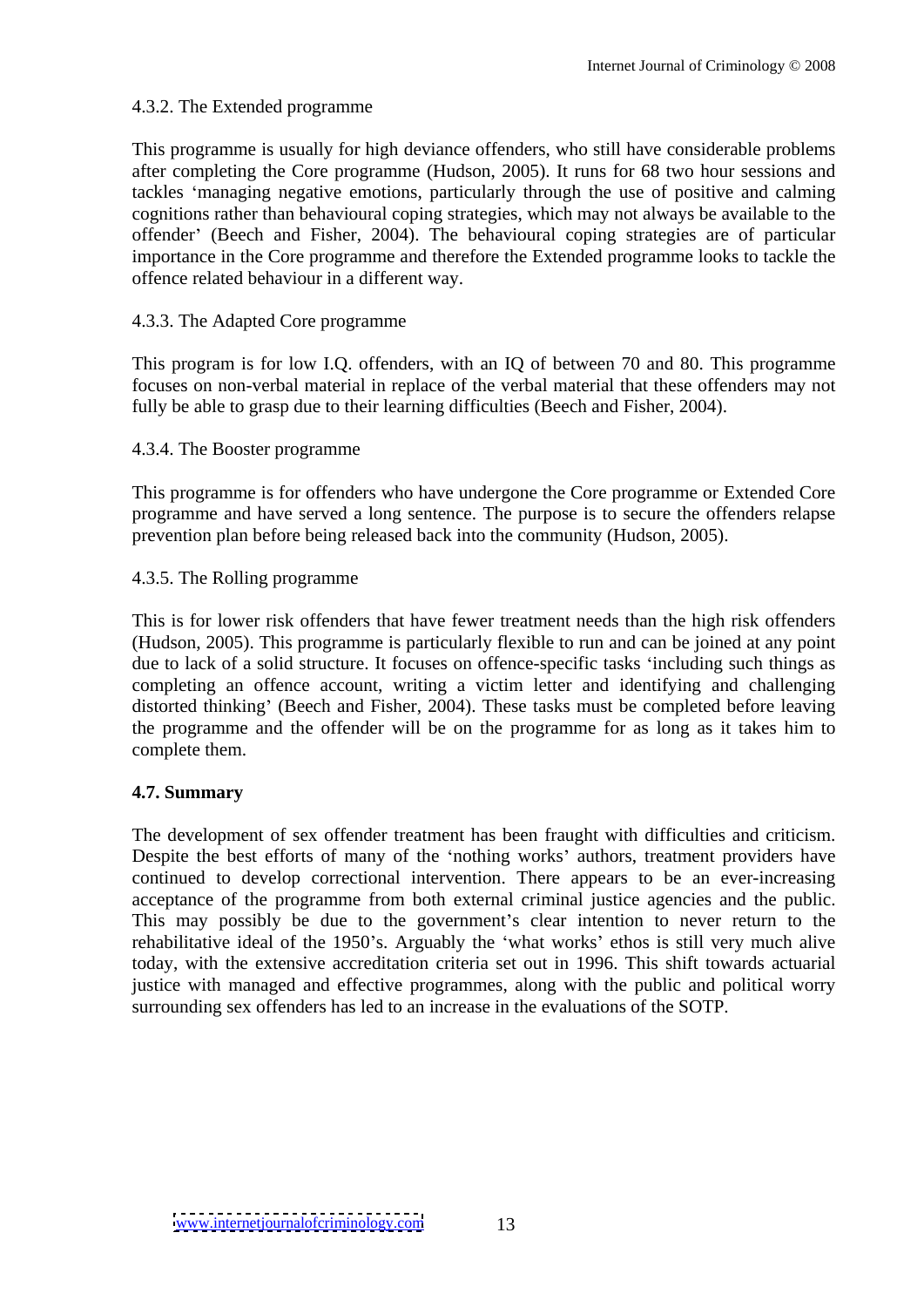# **Evaluating the Sex Offender Treatment Programme**

As highlighted in the previous chapter the SOTP has expanded dramatically over the last two decades and it has become very important to evaluate the programme due to a shift in evidence-based practice (Brown 2005; Craissati 2004). Evaluating treatment programmes, particularly for highly controversial criminals such as sex offenders can be extremely advantageous.

# **5.1. Why Evaluate?**

There are a number of reasons to evaluate the effectiveness of the SOTP. Sex offender treatment programmes are intended to reduce sexual recidivism and the accreditation of these programmes implies that they are successful in reducing re-offending. Therefore those offenders, who have undertaken treatment and released back into the community, are often done so under the assumption that the programme has made them less of a risk to society. If this is not the case and the offender re-offends there could be devastating consequences for any potential victim (Brown 2005; Prentky 1995).

Additionally an accreditation process means the programme is designed to deliver consistency in different establishments, and is governed by the same underlying principles, nonetheless there are differences (Beech et al, 1999). These differences are often accounted to different staff delivering the programmes to different offenders. Almost certainly there will be establishments delivering poor treatment and the poor delivery of the SOTP can have negative consequences. A well-documented consequence of poor delivery is offenders dropping out of the treatment (Brown 2005; Hudson 2005). Research has shown that those offenders who drop out of treatment have higher rates of recidivism than those who did not attend any treatment at all (Marques, 1999). Despite the findings from Marques (1999), it is very difficult to actually attribute this higher rate of recidivism to the poor delivery of treatment, although it could well be argued to be a causal factor. However, 'it is likely that this elevated recidivism is due to pre-treatment characteristics of the offenders who drop out' (Brown, 2005: 151).

Given the beneficial reasons for evaluating the SOTP, it is important that it is continually monitored (Hollin, 1995) and evaluated to ensure that the programme is consistently successful. Knopp et al (1992) suggest that if all interventions are evaluated then they can be delivered, re-evaluated and remodified so that the programmes are as effective as can be, given the knowledge available (Knopp et al, 1992). This survey also suggests that the generated knowledge from evaluating could be used to protect future generations of prospective sex abuse victims, simply by fully understanding the nature of sex offenders, what causes their behaviour and how to treat them successfully.

Over the last two decades, as treatment provision has become more integrated into the CJS, more evaluations have been published. These can be used to highlight the efficacy of the SOTP by looking at the affect they have on offender's behaviours and the extent to which they can reduce further sexual offending.

# **5.2. Treatment Impact**

Treatment impact is the extent to which the SOTP has had an effect on the main variables known to contribute to sexual offending. These include cognitive distortions, victim empathy and relapse prevention skills (Beech et al 1999; Brown 2005; Hudson 2005; Perkins et al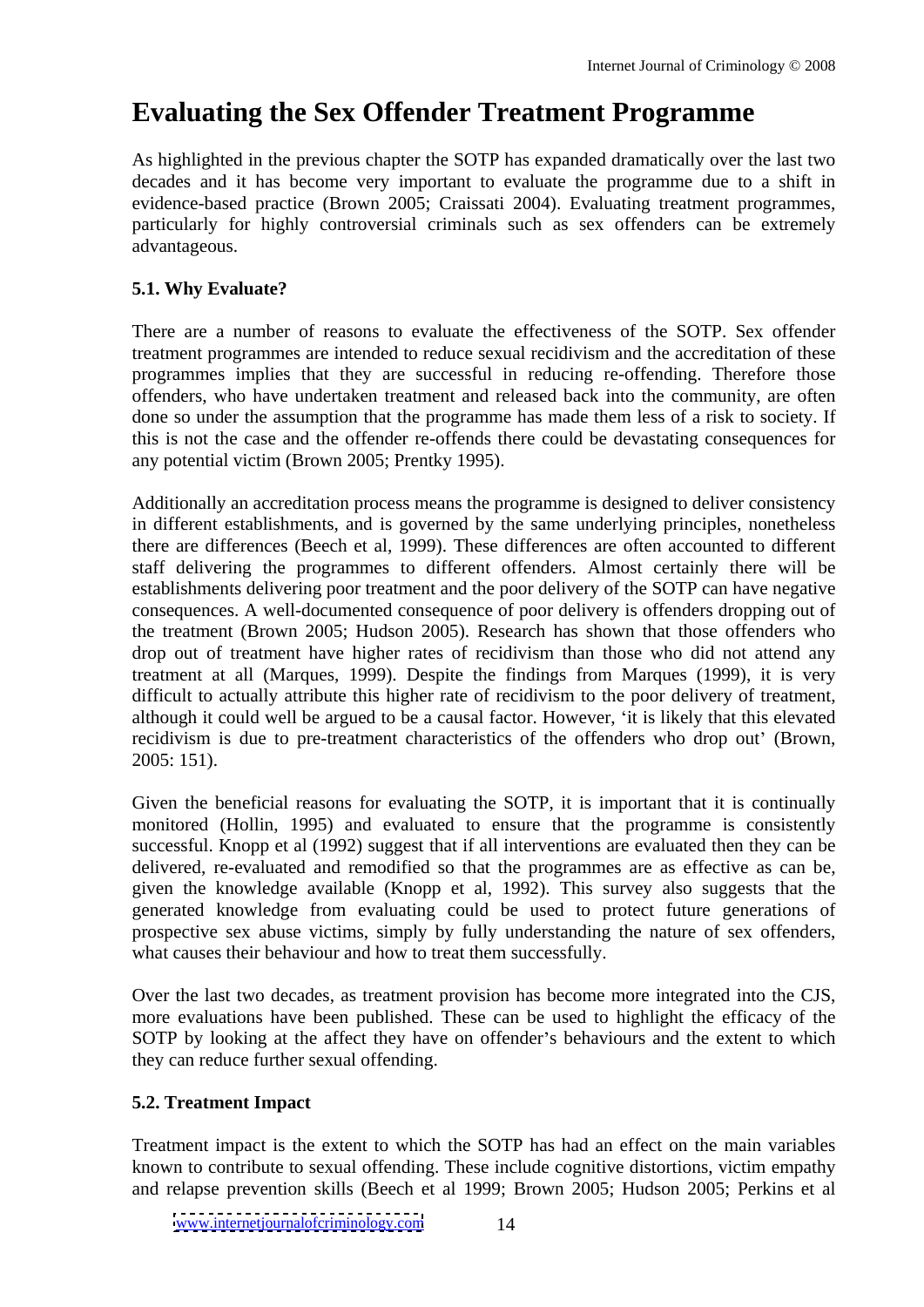1998) amongst many others. Evaluating the impact of treatment is important to establish that the intervention is having its predicted effect and to ensure that the treatment effects achieved by the intervention survive over time, from one environment to another (Perkins et al, 1998).

Beech et al (1999) have carried out a treatment impact evaluation of the SOTP. The study was commissioned as part of the 'Sex Offender Treatment Evaluation Project' (STEP) by the Home Office to evaluate the efficacy of the Core programme in six prisons. In order to test the impact of treatment offenders were given a number of standardised psychological tests and interviewed in order to achieve levels of the chief variables before participating in the treatment. After the completion of the Core programme offenders were put through the same process in order to achieve new levels for comparison. This allowed the STEP team (1999) to analyse the extent to which the intervention had met the 'primary treatment targets' (Beech et al, 1999).

The study reported significant treatment outcomes, 67% of the sample showed significant psychometric changes (Perkins et al, 1998). A reduction in denial, increase in admittance of deviant sexual interests, a decrease in pro-offending attitudes and increased relapse prevention skills were all accredited to the Core programme. Most significant of these findings is the reduction in denial as this is the 'primary target for sex offender treatment' (Beech et al, 1999: 13), as offenders need to admit their offending behaviour in order to develop the skills necessary to prevent re-offending. Beech et al also suggest that the programme is particularly effective for low risk offenders, who responded significantly more than high risk offenders. 'Offenders who showed higher levels of "deviancy", as measured by levels of pre-disposing personality factors and offence related cognitive distortions, showed less improvement than those whose deviancy and denial of deviancy were low (Perkins et al, 1998: 13).

Treatment impact is also concerned with whether the positive treatment effects had been maintained for a period after the programme. Beech et al assessed the offenders nine months after the completion of the programme. Whilst the positive changes were maintained at this nine month follow up period for offenders still in prison, offenders who had been released back into the community only showed similar patterns if they had undertaken the 160 hour programme (Beech et al, 1999), which is more intensive. This finding is similar to that found by Beckett et al (1994) who carried out the community based programme evaluation for the STEP, whereby high risk offenders responded better to more intensive treatment programmes (Beckett et al, 1994). Both studies suggest that the Core programme alone, is not sufficient to deal with high risk offenders. Beech et al recommend that 'such offenders be given the priority for admission into the Extended programme' (Beech et al, 1999: 91).

Both, Beech et al and Beckett et al suggest programmes are, in the main, achieving the key treatment targets, largely with low risk offenders. However despite highlighting positive treatment effects, there is no conclusive evidence to suggest that they are having similar effects on re-offending. As Perkins et al suggest, impact studies are important in sex offender treatment to enable such impact measures to be examined in relation to subsequent recidivism' (Perkins et al, 1998: 12). It could be argued that the positive treatment outcomes highlighted in these impact studies may be useful in the prediction of risk or even in the management of risk. However the underlying issue is that no links have been made between the improvements noted by Beech et al and a reduced rate of re-offending due to the use of transparent psychometric tests not allowing for a direct comparison (Brown, 2005). By Beech et al's own admission 'the ultimate test of the effectiveness of the Core programme is the extent to which it reduces further sexual offending' (Beech et al, 1999: 94). The clearest way of determining whether the programme has been effective in reducing the rate of sexual recidivism is by evaluating the intervention by treatment outcome.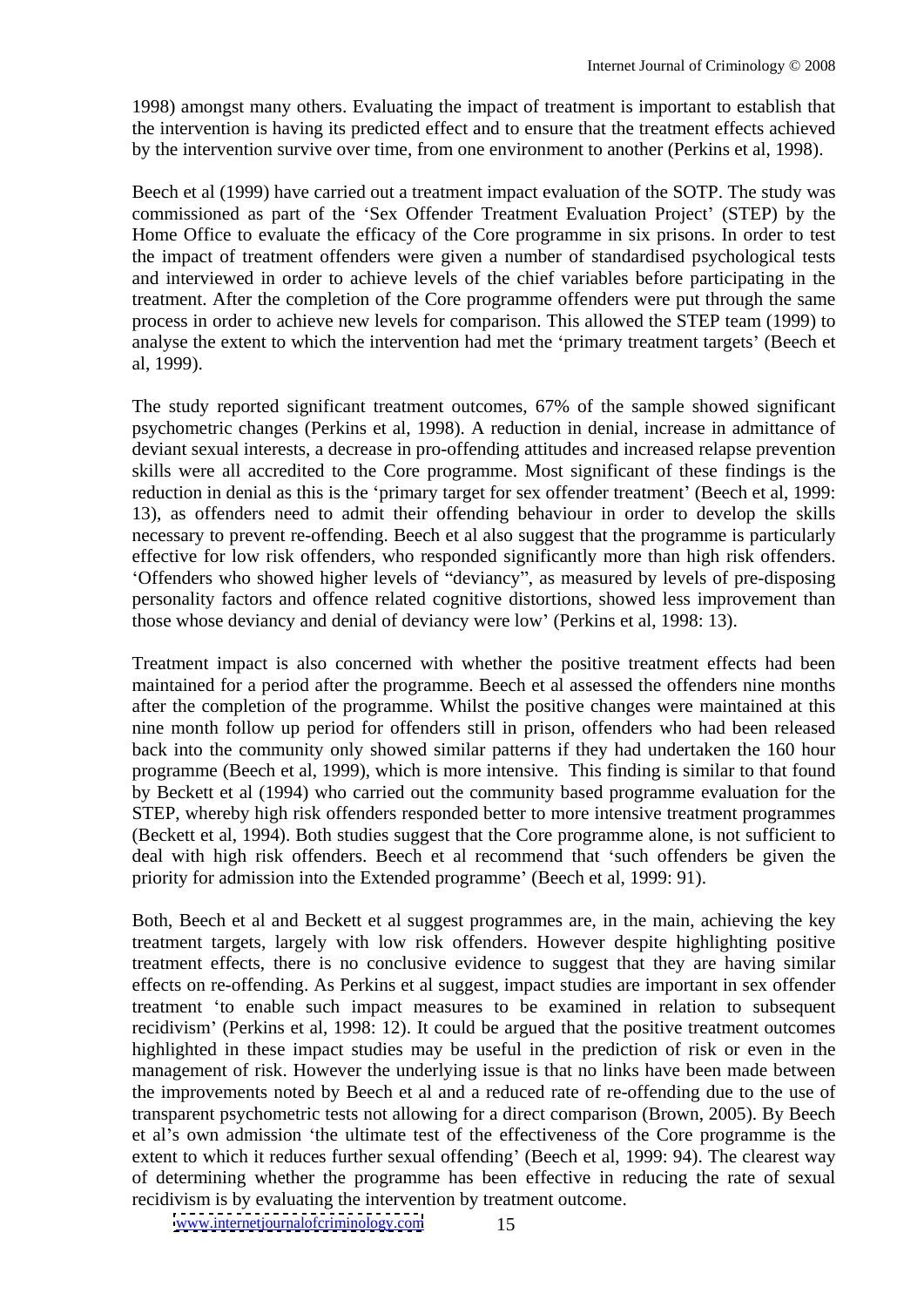### **5.3. Treatment Outcome**

Treatment outcome is the level to which a programme, in this context the SOTP, has improved re-offending in comparison with not receiving treatment (Perkins et al, 1998). Using reconviction rates is the easiest way to evaluate the treatment outcome, as it provides a direct link between treatment and re-offending. 'Reconviction rates are an essential part of the tools of the trade of a criminologist' (Lloyd et al, 1994: 3) and a key indicator when evaluating the effectiveness of treatment programmes. Many reconviction studies use the Offenders Index (OI) when analysing treatment programmes. The offenders index holds all conviction data recorded by the court since 1963 in England and Wales (Francis et al, 2002), this is the case for the reconviction studies used in this chapter. The OI is a useful database as data is recorded at individual level therefore offenders can be easily assigned to a treated or untreated group (Friendship and Thornton, 2001).

Friendship et al (2003) carried out a reconviction study in order to evaluate the efficacy of the SOTP. The study analysed two-year reconviction rates for two separate groups of offenders. The first group comprised of 647 adult male sex offenders, serving a custodial sentence of four or more years that had participated in the SOTP. The comparison group consisted of 1910 adult male sex offenders, all serving a sentence of four or more years, but had failed to participate in the treatment programme (Friendship et al, 2003: 2).

The study found that the treatment group had performed better than the comparison group, although both reported low reconviction rates. The slight difference indicated in this study (0.2%) was so small it would be very difficult if not impossible to attribute it to the programme. The low base rate of sexual reconviction is a well-documented area (Grubin 1998; Falshaw et al 2003; Hudson 2005), it is estimated that only 5% of sex offenders are reconvicted of a sexual offence (Marshall, 1994). Friendship and Thornton (2001) investigated the possible absence of statistical significance for evaluation studies and concluded that 'a reduction would be so small it would be difficult statistically to demonstrate that this difference was due to treatment effect rather than chance factors. In essence, any treatment will be obscured' (Friendship and Thornton, 2001: 289). One solution to the problem of low base rates is to increase the follow up period, which should allow for a clearer picture into the long term treatment impact of the SOTP. The complication with this is the need, politically, to know if treatment is working, therefore a ten-year follow period, would be at very best difficult to justify. However, the Californian Sex Offender Treatment Evaluation Program (SOTEP) is carrying this out, although the full follow up period is yet to be reached. Despite this, the early findings are good, showing an improvement in the reconviction base rates (Hedderman and Sugg, 1997).

Despite this methodological failing, Friendship et al have highlighted some familiar and convincing findings. They suggest that the treatment outcome was most significant to medium risk offenders, and highlight that the programme is particularly ineffective in dealing with high risk offenders, who showed very similar reconviction rates in both treatment and nontreatment groups (Friendship et al, 2003). This is a finding shared with both Beech et al (1999) and Beckett et al (1994) and further supported by Hood et al (2002). Hood et al carried out research on reconviction in relation to risk category given by the Parole Board, concluding that 'those subsequently convicted of a further sexual offence within the four year follow up period... had been identified as 'dangerous' or 'high risk'' (Hood et al, 2002: 1). Evidently changes in the programme need to be made to deal more effectively with high risk offenders.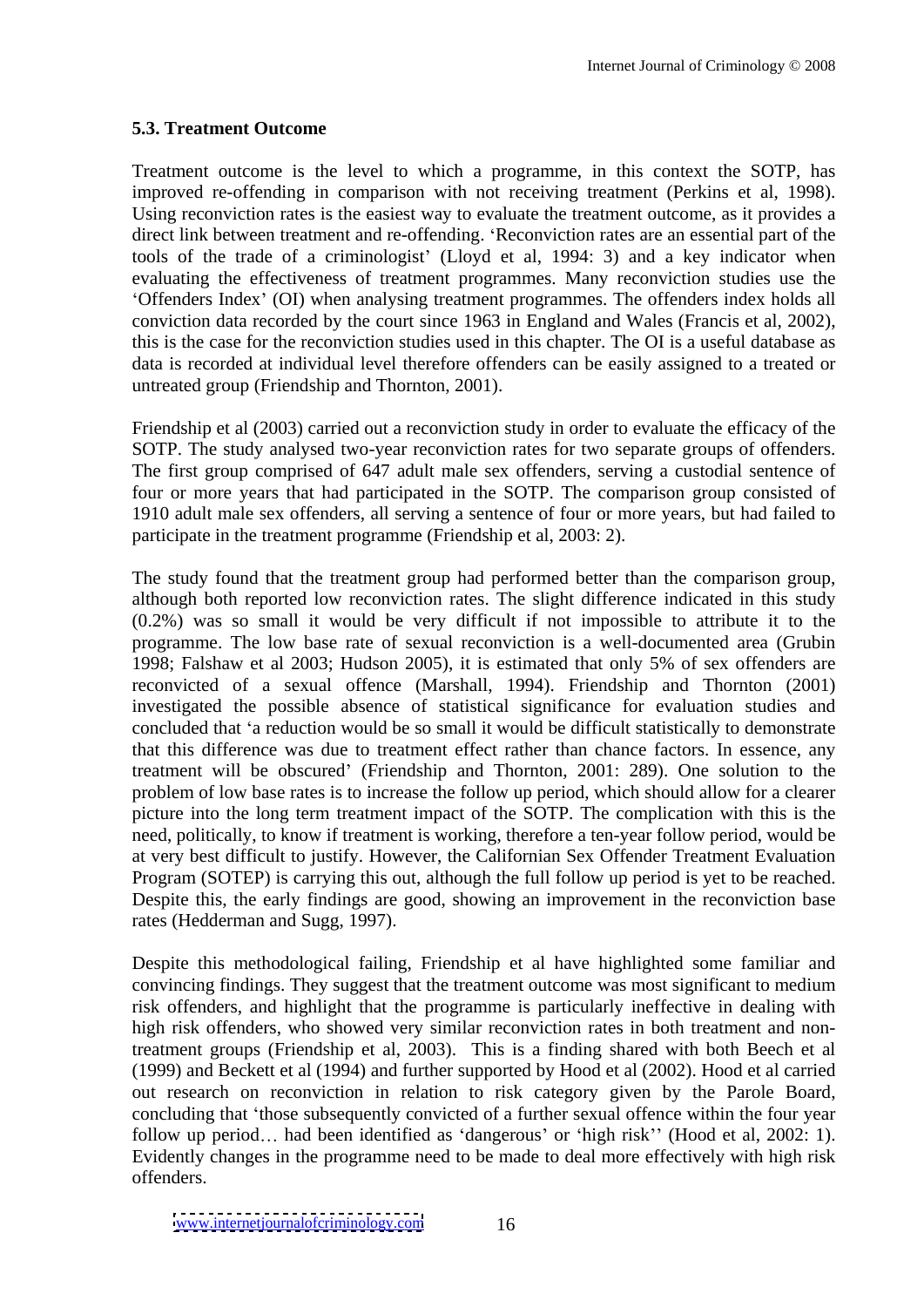Another major criticism of this study is the comparability of the treatment and non-treatment groups. By the authors own admission the comparison group only broadly matched the criminal conviction and demographic characteristics of the treatment group (Friendship et al, 2003). Obviously a study whereby all characteristics of the treatment and non-treatment group matched would produce far more realistic results.

Although the reconviction study makes clear links between treatment and further sexual offending, methodological issues mean that it is unrealistic to use reconviction data alone to provide an extensive evaluation. Difficulty in demonstrating that the changes were not due to chance factors highlight caution in the over reliance of reconviction data' (Hudson, 2005: 44). More commonsensical is the issue that not all offenders who go on to commit further crimes will be caught. Therefore reconvictions can only ever be a 'proxy' measure for reoffending (Lloyd, 1994: 5). All of the evaluation studies analysed above recommended that the official reconviction data be supplemented with non-official recidivism data, due to this underestimation of reconviction data alone.

Falshaw et al (2003) did exactly that, combining official reconviction data, found on the OI with non-official recidivism data.. The study found the recidivism to be 5.3 times higher than the officially recorded reconviction rate. Falshaw et al's finding is supported by the work by Marshall and Barbaree (1988) who found the recidivism rate to be 2.5 times higher than the official records. These findings are potentially damaging to the proponents of sex offender treatment programmes, suggesting that the programmes are not as effective as official data suggests.

However Falshaw et al have highlighted that official data can be used effectively with unofficial sources to aid the evaluation of sex offender treatment. The inclusion of non official data in evaluations would more accurately describe the impact that treatment has on reducing the risk of future reoffending' (Hudson, 2005: 44).

#### **5.4. Programme Integrity**

Programme Integrity is the extent to which the SOTP is delivered to the standard that it was designed to. The measures of programme integrity include the levels of staff training, the adherence to the treatment manual, the management of the treatment and support for both staff and offenders involved in the intervention. Measuring the integrity of the programme is important as effective programmes with high treatment integrity have a greater chance of success (Hollin, 1995). There has also been some criticism from external agencies, such as the probation service, which were dismissive of the programme. The biggest concern of these agencies was the inadequate training of the staff, to deliver such an extensive treatment programme (Beech et al, 1999). Beech et al (1999) is once again, the most extensive research available into the integrity of the SOTP. The study highlighted many interesting areas and concluded very positively about the SOTPs integrity.

Importantly due to the contribution that commitment and enthusiasm has towards the drop out rate, the study reported high levels of both from the programme tutors. Interestingly all six programmes had low drop out rates, which is arguably due to this factor. Unfortunately the concerns of the probation service do not seem entirely unfounded, despite Beech suggesting otherwise, initially there had been a certain amount of criticism of the SOTP from external agencies... these fears appear largely unfounded' (Beech et al, 1999: 12). From the six prisons observed by the study, four sets of staff reported insufficient training, who suggested they needed one more week (Beech et al, 1999) and at HMP Littlehey the attitude was taken that trained staff were unimportant providing somebody was there to run the programme.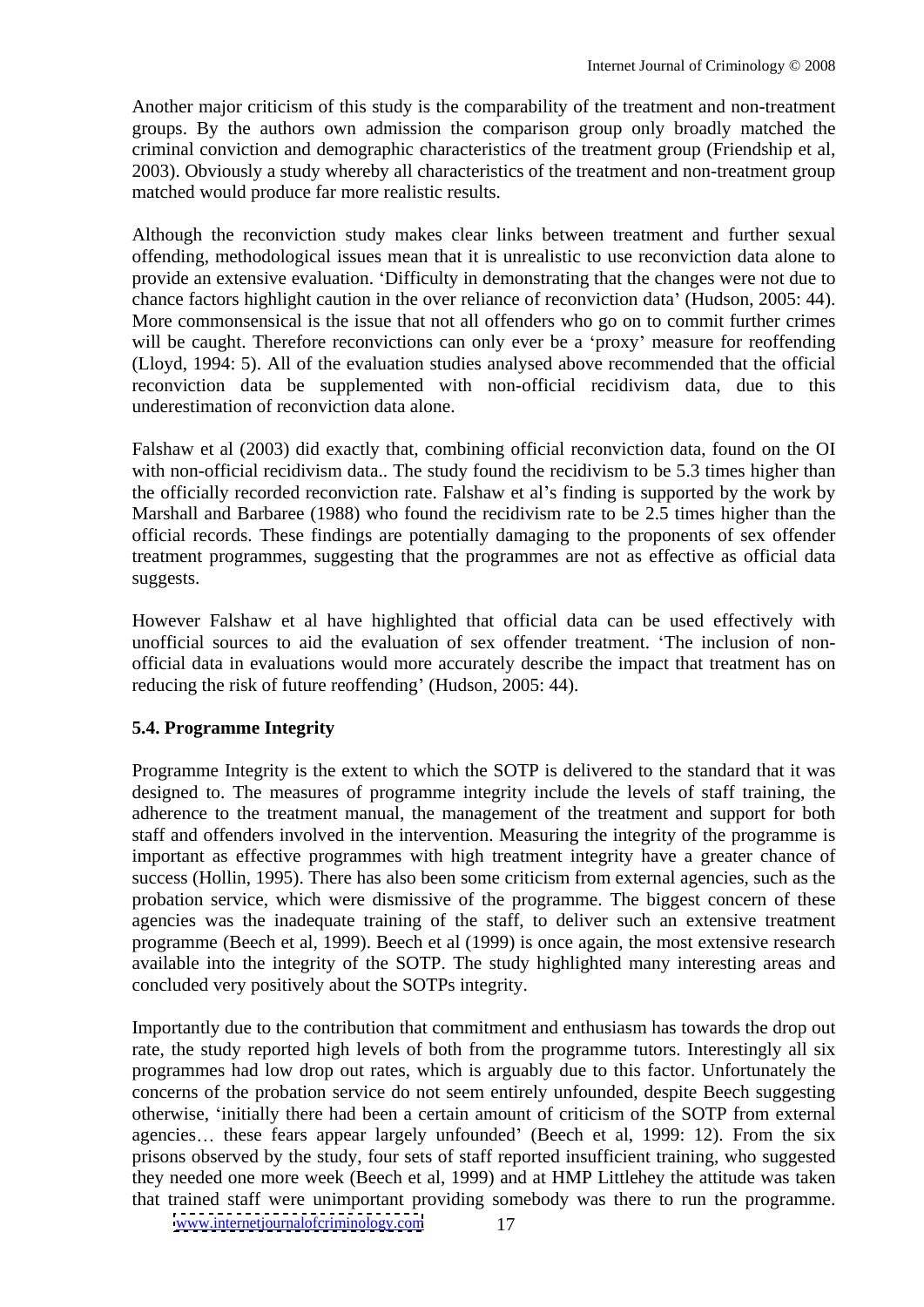Despite this the study concludes that training was generally well received, which raises concern over the overall message that is trying to be put across by this study. The issues surrounding research produced for the government were discussed earlier in the Methodology.

Despite the feeling of a lack of training, many of the problems experienced by the tutors were due to the lack of a treatment manager. Two of the six prisons occurred inconveniences whereby there was no treatment manager available to provide either support or supervision for the tutors (Beech et al, 1999). Although, one of the two prisons, HMP Channingswood was given resources to recruit a full time treatment manager before the publication of the study. This issue was also highlighted at another prison, during an announced visit by the HM Inspectorate of Prisons to HMP Wymott. The following report suggested that 'tutors were not properly supported, as required by the accreditation process' (Home Office, 1999b). There were also other issues surrounding the lack of staff reported by the study, including the lack of female staff. 'Female tutors bring an important perspective to work...such as modelling appropriate social interactions between men and women' (Pietz and Mann, 1989 cited in Beech et al, 1999: 86).

Many of the criticisms highlighted by the study were reportedly corrected or dealt with prior to the study being published. Arguably these changes were instigated by this evaluative study, which is a great example of how the systematic evaluation of the programme can increase the efficacy. 'Treatment Integrity can be enhanced and maintained through continued monitoring' (Brown, 2005:32). Beech et al concluded that 'the Core programme is recognised internationally as probably the most systematically delivered, well designed and evaluated sex offender treatment programme' (Beech et al, 1999: 89). The positive conclusions are extremely pleasing as those programmes with a high level of programme integrity have a much superior chance of succeeding' (Hollin, 1995). However the findings of this study should not be taken as concrete and there was still reported problems that could have extremely negative consequences. Also there is a lack of research in this area and like every other element in evaluating the SOTP, it is far from conclusive and this lack of information has not gone unnoticed.

# **5.5. Other factors concerning the efficacy of the SOTP**

A large extent of the research surrounding the SOTP has been concerned with the effectiveness to change offenders' behaviours. However, there are issues indirectly related to the programme that also play a part in analysing its overall effectiveness.

# 5.5.1. Risk and management of risk

The developments concerned with the risk management of sex offenders play a key part in the effectiveness of the SOTP. As previously suggested the government and criminal justice agencies have become preoccupied with a 'new penology' and the risk that sexual or violent offenders pose to society. This has begun to see the absorption of the psychological means by which we manage risk (Gray et al, 2002). This integration of risk poses problems for the SOTP, which is currently incorporating elements of both actuarial justice and penal welfare. As highlighted in chapter four, actuarial risk assessments aid the initial filtering of offenders in order to highlight the highest risk offenders, which is a key role to ensure that the treatment is given to those in most need of it (Kemshall and Maguire, 2002).

However the whole idea of treatment is in danger of being undermined by the development of a 'risk society' (Beck, 1992). Most notably it is the introduction of risk management in the community, which suggests that the Government are not confident in the ability of the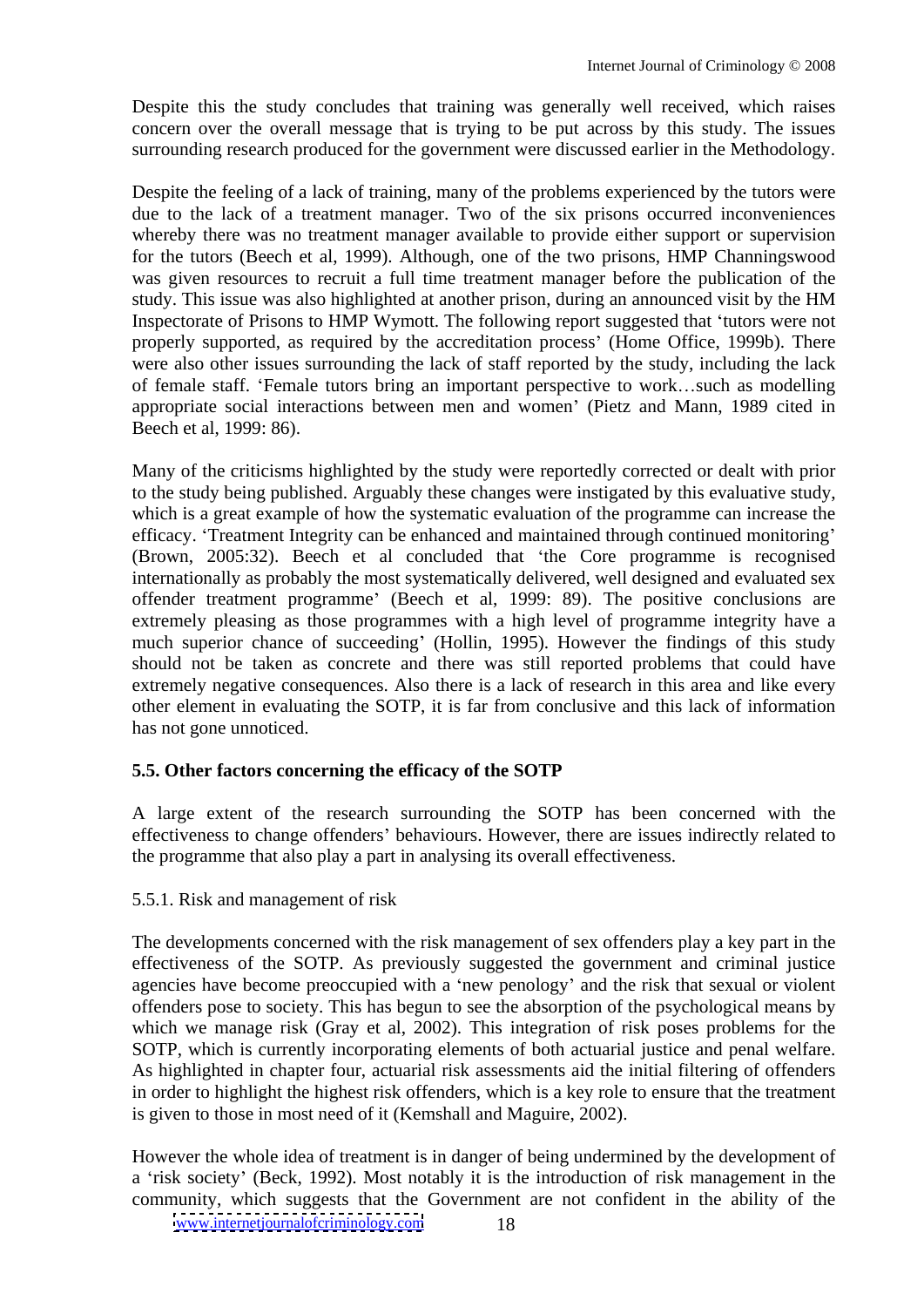programmes to rehabilitate offenders. Multi-agency public protection arrangements (MAPPAs) are an example of the government's recognition that the risk that sex offenders pose to society should be managed in the community, even after they are released from prison. Introduced in April 2001, MAPPAs place a legal responsibility on the police, probation and prison service to work in cooperation to mange the risk posed by sexually motivated offenders in the community (Kemshall et al, 2005). This development further supports the claims of the 'new penology' or 'late modernity' (Feeley and Simon, 1994). As well as the recognition of risk development, late modern penology is also highly linked to the concept of 'responsibilisation' (Kemshall and Maguire, 2002). This is the idea that due to recognition that crime cannot be diminished but only managed, the responsibility should be filtered down to individuals or specifically created organisations, such as MAPPPs. 'In essence, the state acknowledges its limited role in the provision of guaranteed security and devolves responsibility and accountability for its provisions to local communities and new hybrid organisations' (Garland, 2000).

Already there have been major criticisms of MAPPAs, none more so than the case of Anthony Rice. Rice was a serial killer who murdered Naomi Bryant in 2005, nine months after being released from prison on a life license. He had served 16 years for committing offences of rape, indecent assault and actual bodily harm. On release the Parole Board identified Rice as 'minimal risk' due to over optimistic reports on his progress during the prison based SOTP (Bridges, 2006), which was obviously proven to be incorrect. The official inquiry into the case was critical of the supervision by the probation service and criticised the way MAPPA managed his life license, suggesting that 'he was too dangerous to be released into the community anyway' (Bridges, 2006: 67). Probably most damning criticism of the integration of the risk assessment tools is the reluctance of the professionals sitting on MAPPPs to fully trust or use them. Research by Maguire et al (2001) showed that it was normal for MAPPPs to only use the tools as a basis for further debate based on professional expertise. It was not unusual for panels to revise instrument-derived risk classifications ... through a combination of "gut feelings" and professional experience  $-$  to make a better prediction than one based purely on actuarial risk.' (Maguire et al, 2001: 183). This research does not only suggest that professionals are reluctant to stop using professional judgment, but also if more was used during the case of Anthony Rice he may not have been released. There is plenty of discourse and language used by the government and criminal justice agencies in order to make the public feel safe, yet it would appear that practice is very different. The debate as to whether actuarial risk assessment is effective is largely outside the remit of this dissertation, other than to suggest that given the extensive use of these tools in the selection of offenders to participate in the programme, the accuracy and success of risk assessment needs to be carefully considered.

It is not just MAPPA that has come under scrutiny; there are also criticisms of the so-called 'new penology' (Feeley and Simon, 1992, 1994). Some commentators argue that it is principally wrong to punish people on the basis of risk grouping and what they might do in the future, suggesting that it is a' breach of human rights or justice' (Kemshall and Maguire, 2002: 172). There is also a danger that treatment is becoming seconded to managing risk: if the government or criminal justice commentators are not confident in the efficacy of treatment then the time and money being spent on intervention need to be considered. If the roots of a new era of late modernity are appearing then it would appear that like, 'nothing works' and 'something works'; 'what works' too is failing and being reinvented by the government and criminal justice agencies to incorporate public protection strategies.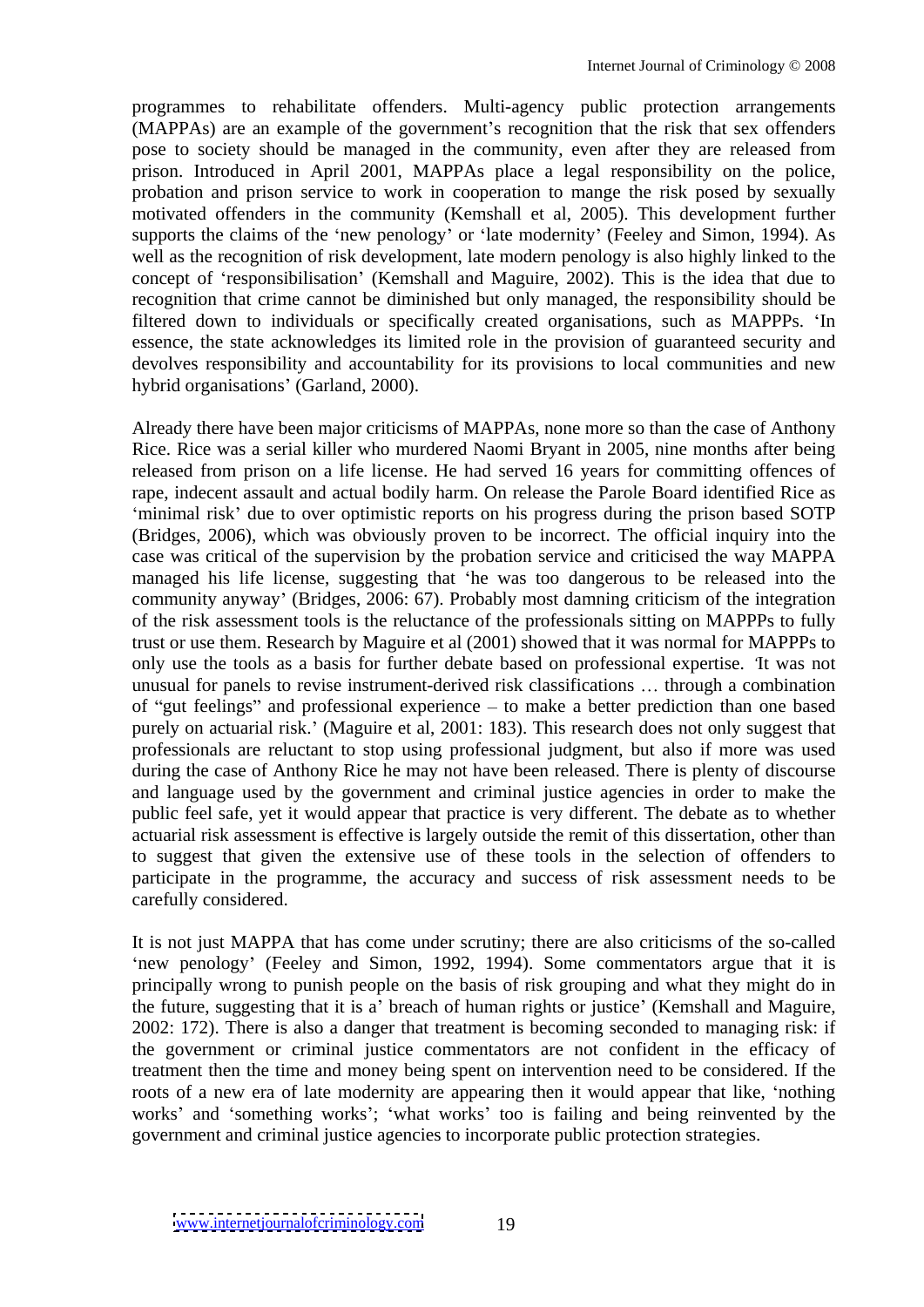#### 5.5.2. Cost

A large extent of the research into the SOTP has been concerned with the effectiveness to change offenders' behaviour. However, the managerialist approach to the criminal justice system (Brown 2005; Hudson 2005; McGuire 1995), with emphasis on minimising expense and making more efficient spending decisions (Garland, 2001), means that the cost of the SOTP also needs consideration. 'As well as wishing to know if sex offender treatment is effective in reducing recidivism, social policy makers and managers also want to know if treatment is cost effective' (Brown, 2005: 217).

The actual cost of the SOTP per offender per annum is said to be in the region of £6000-£7500 (Home Office 2006; Matrix 2007), making the cost of prison with sex offender intervention £29,646 (Matrix, 2007: 8). This is a considerable amount of money to be spending each year per person, though research suggests that intervention can actually save money. Work has been carried out to assess the cost effectiveness of sex offender intervention, in order to see if it is financially beneficial (Bakker et al 1998; Matrix 2007). The estimates of cost effectiveness are based on the reduced rate of reoffending over an offenders post release lifetime. The matrix knowledge group (2007) calculated the tangible savings (e.g. court fees) per year per offender to the taxpayer to be £35,213 (Matrix, 2007: 8). Intangible savings (e.g. victim costs) to the taxpayer are said to be far higher, at £130,578 (Matrix, 2007: 8), although these costs are much more difficult to estimate as they will differ to each individual crime. These findings on face value are quite impressive and would indicate the SOTP is a financially effective intervention. Even though enhanced prison interventions cost more than prison alone to deliver, they are better value for money' (Matrix, 2007: 14).

Conversely these figures are dependent on the effectiveness of the programme to reduce recidivism. The Matrix Knowledge Group estimations are based on a 35 per cent reduction in reoffending and as already highlighted in this chapter, the effectiveness of the SOTP is still very much inconclusive. Therefore the financial saving estimations should be approached with some caution. A lot of work needs to be done in this area and in proving the overall efficacy of the SOTP before conclusions can be made with regards to the cost effectiveness of sex offender treatment programmes. Morally, the cost of this treatment surely should not be questioned if it is only minimally reducing human suffering.

#### 5.5.3. Research Publication

This area relies entirely on the work of Brooks-Gordon et al (2004), who simply suggest that only a small proportion of research carried out finds its way into publication. The work proposes that due to the huge investment, both financially and publicly made in sex offender treatment, to ensure that programmes are seen as effective, studies written in English and presenting a positive treatment outcome are more likely to be published (Brooks- Gordon et al, 2004). Although this proposition is empirically unfounded, it raises questions regarding the validity of research carried out on behalf of the Home Office.

#### **5.6. Summary**

The extensive study by Beech et al (1999) into treatment impact and programme integrity suggests a successfully designed programme and congratulates all those involved in the designing, implementing and delivering of the intervention. It also highlights some positive changes in the core variables associated with sexual offending, but fails to shed any light on the effectiveness of the programme to reduce reoffending.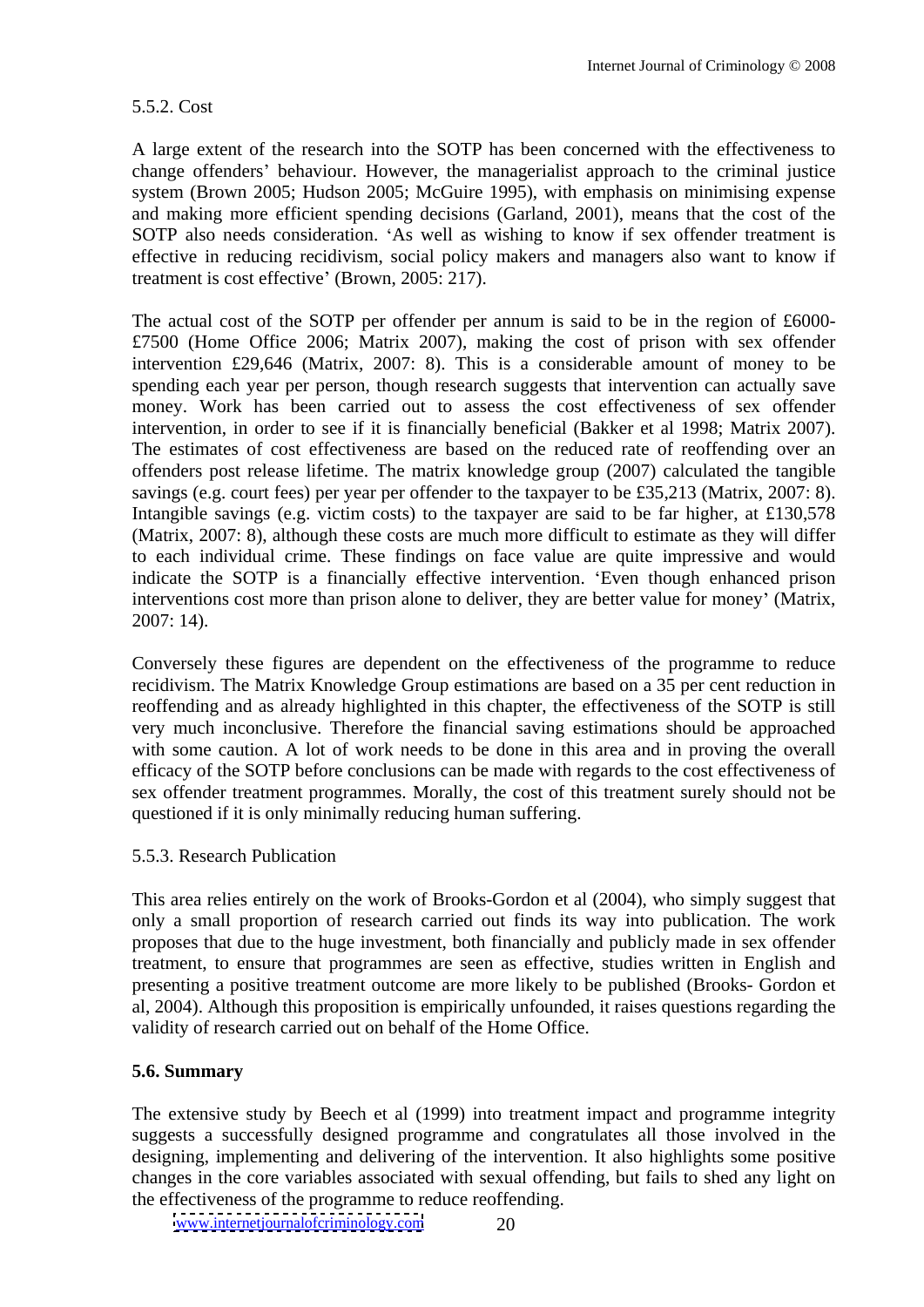Friendship et al (2003) and Falshaw et al (2003) have tried to bridge this gap and once again have shown positive treatment outcomes, but have not proven conclusively that the programmes reduce the rate of reoffending. What is clearly demonstrated from the analysis of these research projects is the difficulty of reaching firm conclusions about sex offender treatment effectiveness. Ultimately the issues surrounding cost and publication of findings are not as important as the efficacy of the programme to help rehabilitate sexually deviant offenders. However, once again it would appear that treatment is being questioned, with the latest developments of risk and risk management that are surely yet the start of another reinvention of criminal justice strategies that are reflected widely across both crime and social policy. The introductions mentioned here (MAPPA and MAPPPs) and others such as Anti- Social Behaviour Orders (ASBOs) to deal with the problem of youth subculture are perhaps signs that yet another government approach (e.g. 'What Works') is failing and being supplemented with public protection instruments, to negate risk.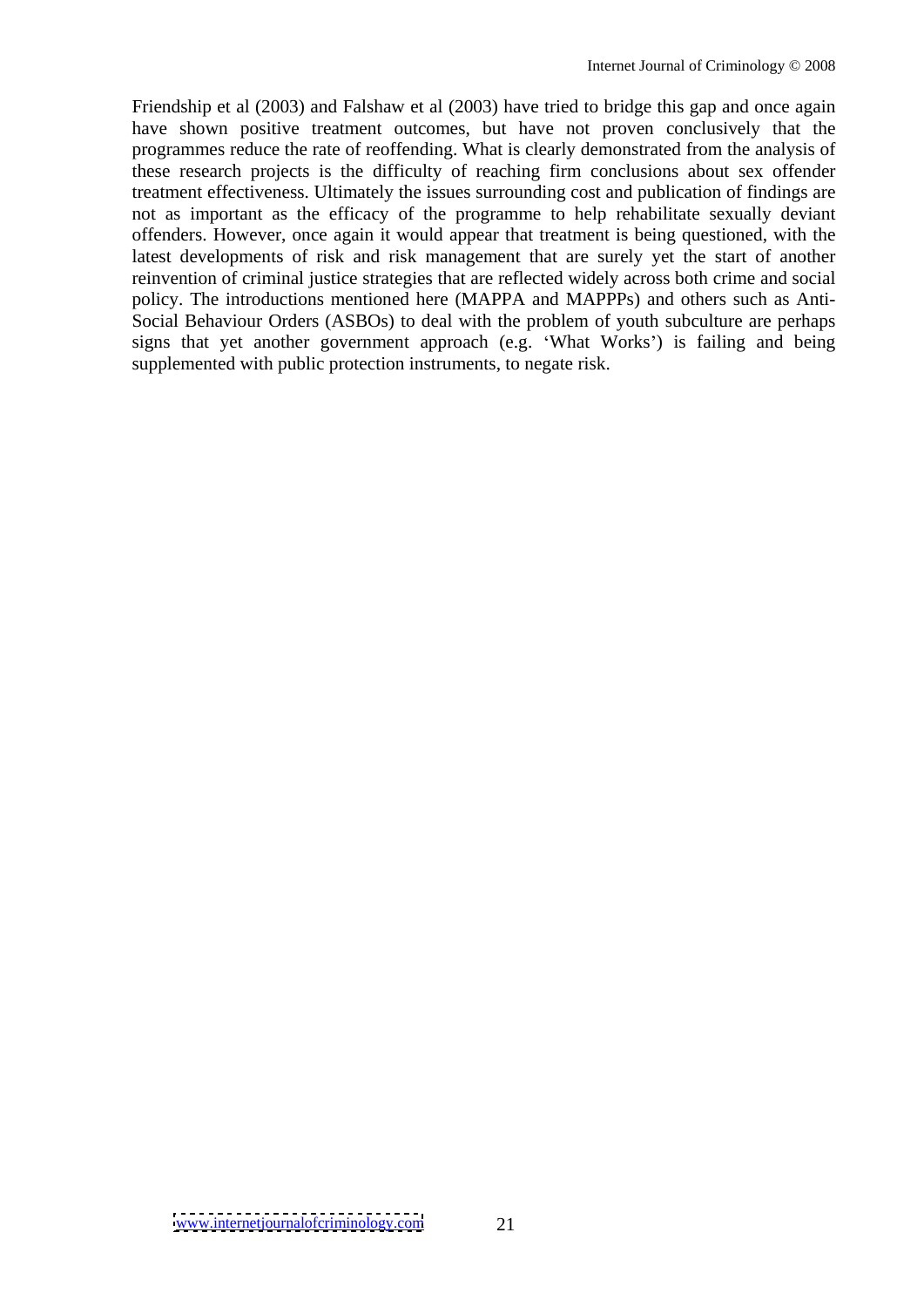# **Conclusion and Recommendations**

# **6.1. Conclusion**

Evidently, the development of sex offender treatment over the last forty years has been vast, yet there are still many issues that need resolving. Researchers, treatment providers and the government are all keen to suggest that treatment works. However, it is mainly the methodological issues when carrying out evaluations that have meant that clear conclusions surrounding the effectiveness of the SOTP cannot be made. Although the efficacy of the SOTP is still unconfirmed, many of the evaluative research studies report positive treatment outcomes with very few concluding otherwise.

The introduction of public protection and actuarial justice measures into both crime and social policy suggests a different outlook; an indication that clinicians and experts are failing to deal with the risk posed by highly dangerous offenders. However research highlights that it is the cases where there has been an over dependence on actuarial based tools that have led to offenders being released incorrectly with devastating consequences (Bridges, 2006) and that professionals are reluctant to stop using their expertise and judgement (Maguire et al, 2001). This shift also supports the ideas of Beck (1992) and Feeley and Simon (1992, 1994) who suggests that late modern society is preoccupied with risk, although there is still only a integration of policies dealing with actuarial management of offenders, which is a long way from a 'risk society' (Beck, 1992). However, these introductions are certainly part of the responsibilisation' (Garland, 2000), as the government realise that there are no guarantees to reduction in crime and therefore more people and agencies should be personally responsible. Despite these developments the underlying point is that we should aim to treat as many sex offenders as we can, given the terrible consequences if they re-offend. Focus should continue to stay on the efficacy of the programme, but with one eye on the programmes content and continued monitoring. The use of actuarial based assessment tools plays a key part in ensuring the right offenders receive the correct treatment. But the Home Office and other criminal justice agencies still have a lot of work to do to prove the effectiveness of the SOTP. Recommendations for policy makers and items for consideration, which need more debate outside the remit of this discussion, have been suggested based on the conclusions of this dissertation.

#### **Items for consideration:**

Work needs to be carried out with the National media to educate the public that sexual offenders are not homogenous people and are very much part of everyday society, shaking off the lonely sociopath construction.

Current psychometric tests do not allow for a direct comparison between treatment impact and treatment outcome. Home Office researchers need to find a clearer link between the two.

The work of Beech et al (1999) which is vital for monitoring treatment, should be combined with the work of Friendship et al (2003) and Falshaw et al (2003) in order to find out which areas of CBT reduce reoffending and which areas need replacing or improving.

The shift towards actuarial justice needs to be carefully considered. Cases mentioned in this dissertation and others suggest that replacing professional and clinical expertise with risk assessment instruments can have devastating effects.

Although it is clear from the use of actuarial tools in the SOTP as a filter for offenders most in need of treatment, risk management can and could play an important part in crime policy. A careful balance needs to be drawn.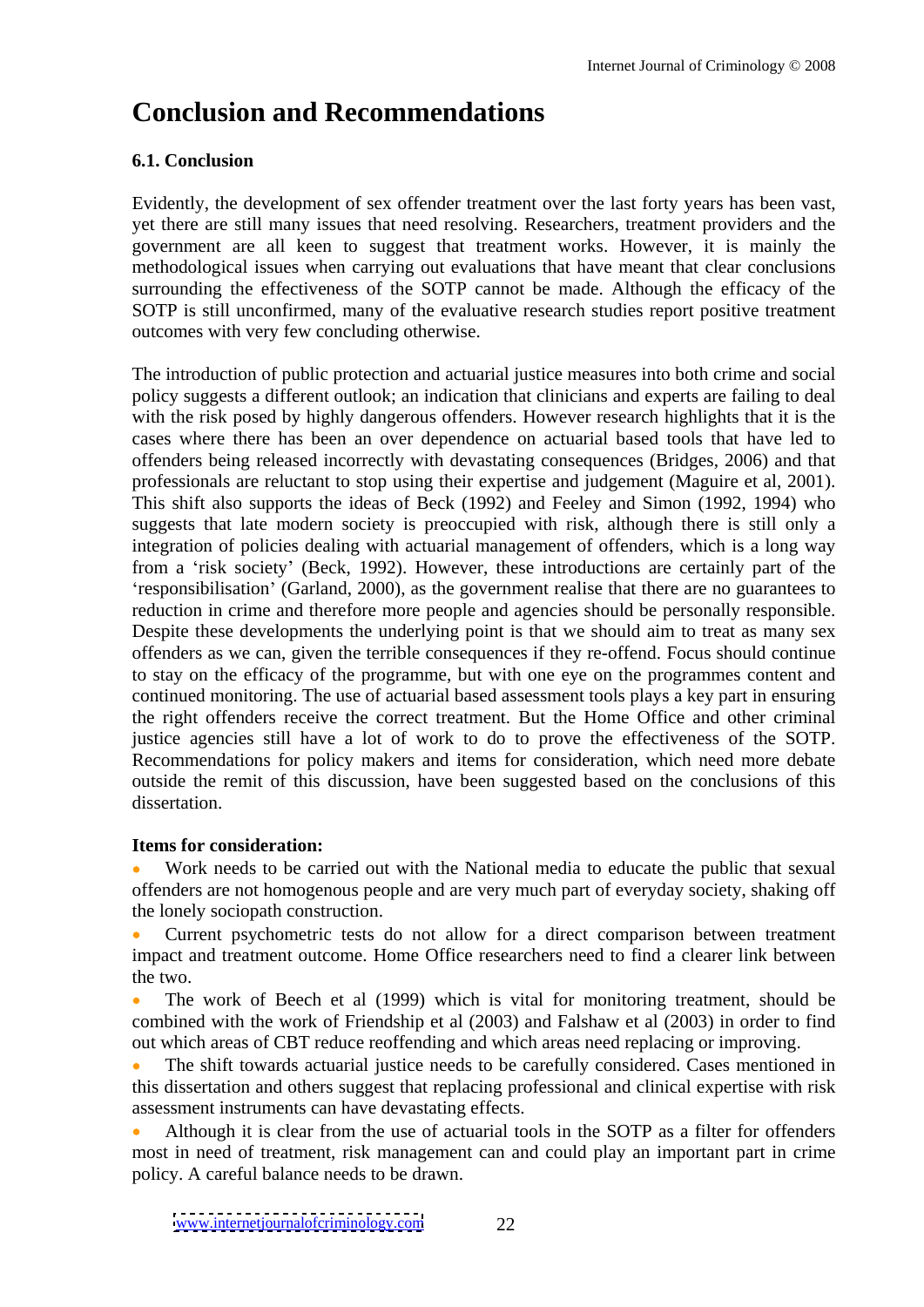#### **Recommendations for policy makers:**

To ensure that when carrying out comparative studies using treatment and comparison groups, that the characteristics of each are as close a match as possible.

Higher risk offenders who have not shown significant improvement or still have issues to resolve following the completion of the Core programme should be given priority onto the Extended programme.

The efficacy of the Extended programme is untested and an extensive research project should be carried out to evaluate the effectiveness of this intervention. It is the understanding that the Home Office do plan to carry out research to evaluate the treatment impact of the Extended programme.

Due to lack of statistical significance when analysing reconviction data, increase the treatment sample, which should help to overcome the low base rates.

Extend the follow up period, which should allow for a clearer picture into the long-term treatment impact of the programme and produce a higher base rate.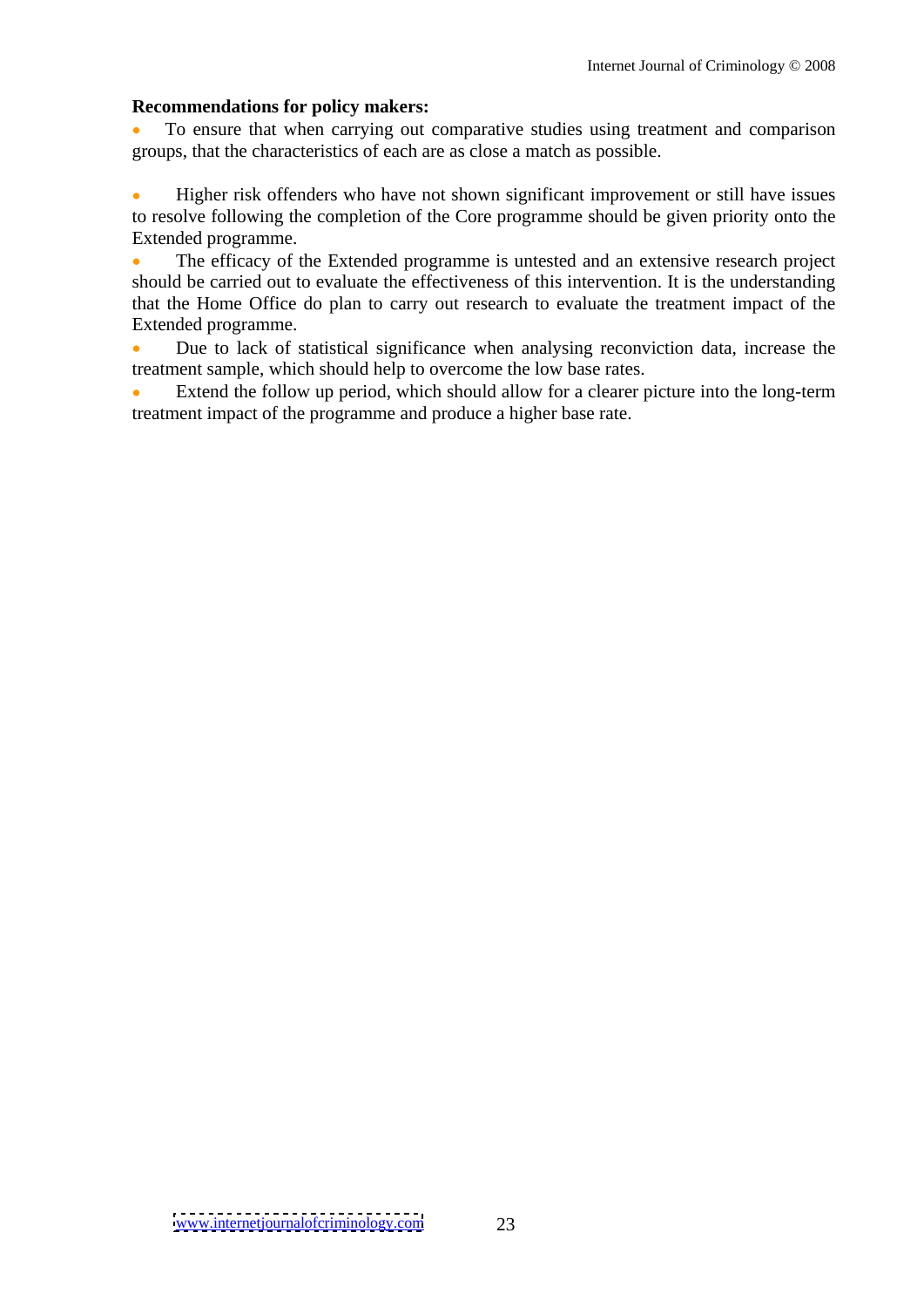# **Acknowledgements**

### For My Dad

My dad gave me the greatest gift anyone could give another person, he believed in me. This is well and truly for him.

### *Any man can be a father; it takes a special person to bea Dad* **Author Unknown**

I wish to thank those who have provided intellectual guidance from the start to finish of this dissertation. Particular thanks must also go to all the authors, researchers and academics referenced in this thesis, as without their work this dissertation could not have been completed.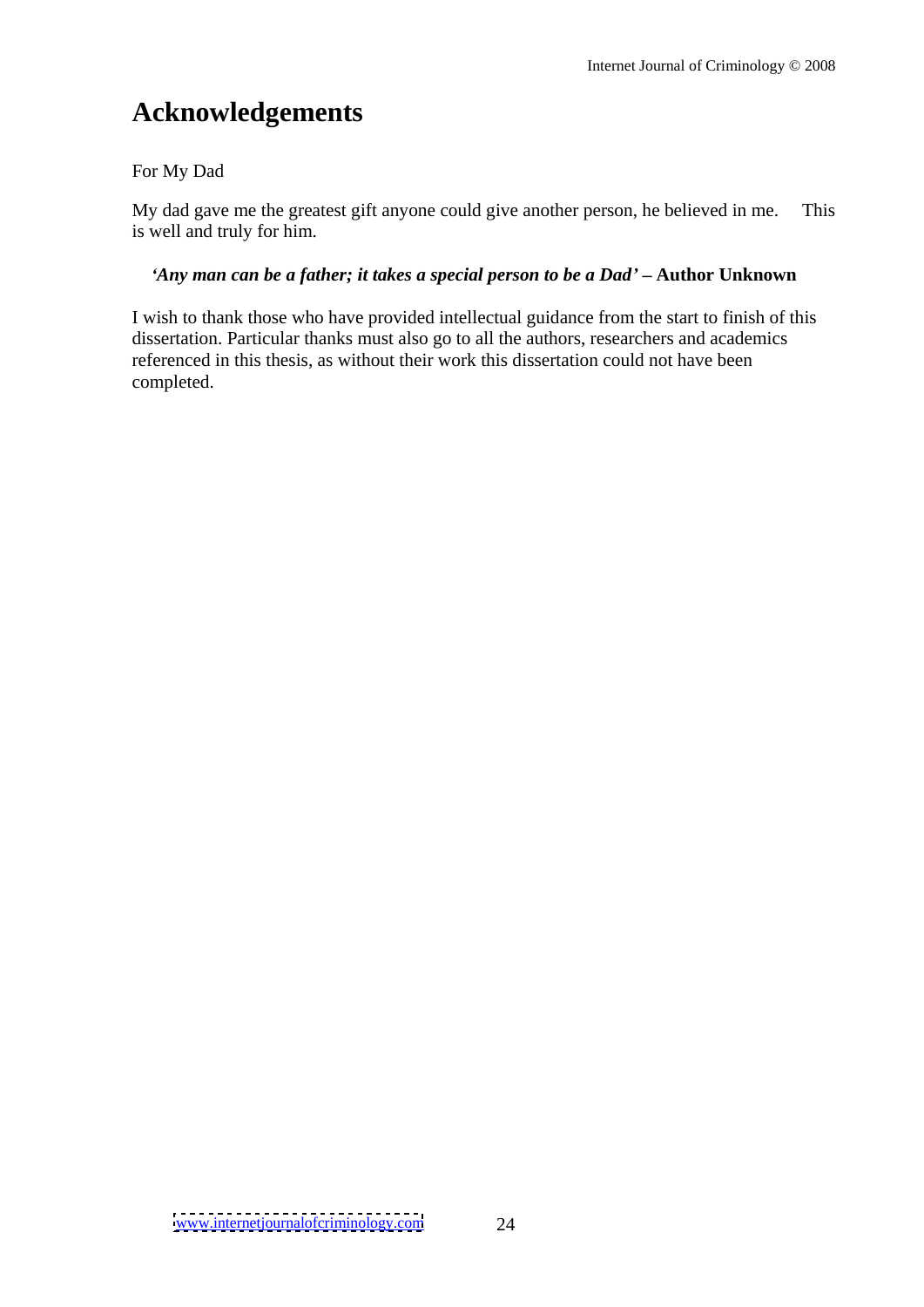# **References**

Abel, G.G., Blanchard, E.B. and Becker, J.V. (1978) *An Integrated Treatment Program for Rapists* in Rada, R. (ed.) 'Clinical Aspects of a Rapist', 161-214. New York: Grune and Stratton **Stratton** 

Bakker, L., Hudson, S., Wales, D. and Riley, D. (1998) *And There Was Light: Evaluating the Kia Marama Treatment Programme for New Zealand Sex Of enders against children.* New Zealand Department of Corrections. <http://www./corrections.govt.nz/public/pdf/research/kiamarama/kiamarama.pdf>.

BBC (1998) *No excuses for vigilantes, Straw warns* (Internet). Available from http//news.bbc.co.uk/1/hi/uk/83654.stm. Accessed 05/12/2007

BBC (2007a) *Newsnight: Chairman of Parole Board says there is a case for review of IPPs* (Internet). Available from: [www.bbc.co.uk/print/pressoffice/pressreleases/stories/2007/07\\_july/30/ipp.shtml](http://www.bbc.co.uk/print/pressoffice/pressreleases/stories/2007/07_july/30/ipp.shtml). Accessed 25/02/2008

BBC (2007b) *Paedophile s sentence overturned* (Internet). Available from: [www.news.bbc.co.uk/go/pr/fr/-/1/hi/England/Leicestershire/7139121.stm](http://www.news.bbc.co.uk/go/pr/fr/-/1/hi/England/Leicestershire/7139121.stm). Accessed 25/02/2008

BBC (2008) *Nightmare rapist gets life term* (Internet). Available from: <http://news.bbc.co.uk/1/hi/england/bristol/7222216.stm>. Accessed 03/04/2008

Beck, U. (1992) *Risk Society.* London: Sage

Beckett, R.C., Beech A.R., Fisher, D. and Fordham, A.S. (1994) *Community-based Treatment for Sex Of enders; An Evaluation of Seven Treatment Programmes.* London: HMSO

Beech, A., Fisher, D. and Beckett, R. (1999) *STEP 3: An evaluation of the Prison Service Sex Of ender Treatment Programme.* London: HMSO

Beech, A. and Fisher, D. (2004) Treatment in Prison and Probation Settings, in Kemshall, H. (2004) *Research highlights in social work: Managing Sex Of ender Risk.* London: Jessica Kingsley Publishers.

Bridges, A. (2006) *An Independent Review of a Serious Further Of ence Case: Anthony Rice*. HM Inspectorate of Probation.

Brooks-Gordon, B., Bilby, C. and Kenworthy, T. (2004) *Sex Of enders: A systematic review of psychological treatment interventions.*

Brown, S. (2005) *Treating Sex Of enders: An introduction to sex of ender treatment programmes.* Cullumpton: Willan Publishing.

Bryman, A. (2004) *Social Research Methods*, 2<sup>nd</sup> Edition. Oxford: Oxford University Press. Cohen, S. (1973) *Folk Devils and Moral Panics: The Creation of the Mods and Rockers.* London: Paladin

[www.internetjournalofcriminology.com](http://www.internetjournalofcriminology.com) 25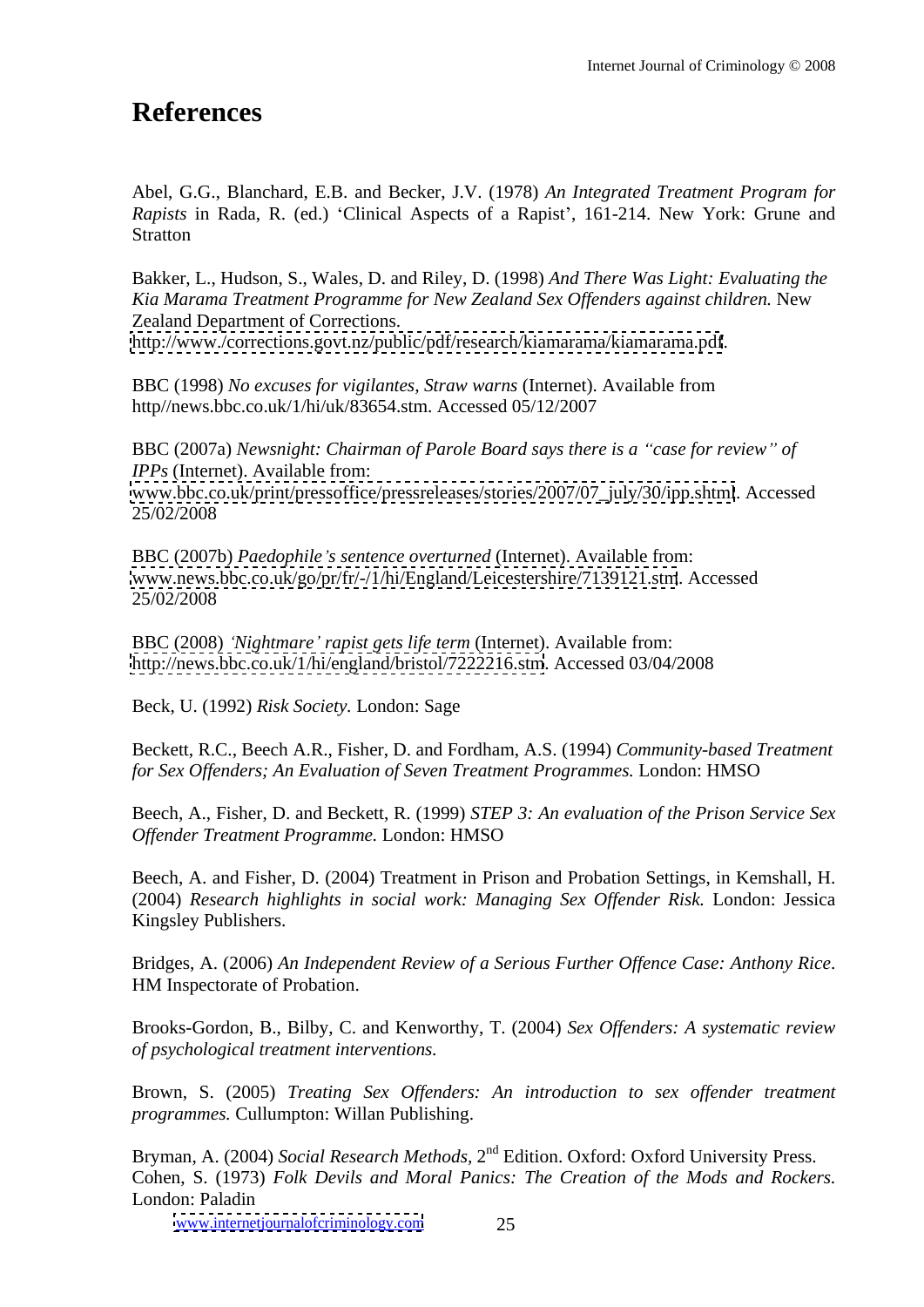Craissati, J. (2004) *Managing High Risk Sex Of enders in the Community: A Psychological Approach.* East Sussex: Brunner-Routledge.

Falshaw, L., Friendship, C. and Bates, A. (2003) *Sexual Offenders - measuring reconviction*, *reoffending and recidivism.* Home Office Research Findings No. 183, London: Research, Development and Statistics Directorate.

Feeley, M. and Simon, J. (1992) 'The New Penology': notes on emerging strategy of corrections and its implications, *Criminology,* **30**: 449-74

Feeley, M. and Simon, J. (1994) Actuarial Justice: The Emerging New Criminal Law, in Nelken, D. (1994) *The futures of Criminology.* London: Sage

Francis, B., Crosland, P. and Harman, J. (2002) *The Police National Computer and The Of enders Index: can they be combined for research purposes?* Home Office Research Findings No. 170, London: Research, Development and Statistics Directorate.

Friendship, C. and Thornton, D. (2001) Sexual reconviction for sexual offenders discharged from prison in England and Wales: implications for evaluating treatment, *British Journal of Criminology,* **41,** 285-92.

Friendship, C., Mann, R. and Beech, A. (2003) *The prison-based Sex Offender Treatment Programme an evaluation.* London: Home Office Research Findings No. 205, Development and Statistics Directorate.

Furby, L., Weinrott, M.R. and Blackshaw, L. (1989) Sex offender recidivism: a review. Pyschological Bulletin, **105(1),** 3-30.

Garland, D. (2000) *Criminology and social theory.* Oxford; Oxford University Press

Garland, D. (2001) *The Culture of Control: Crime and Social Order in Contemporary Society.* Oxford: Oxford University Press

Gendreau, P. (1981) *Treatment in Corrections: Martinson was wrong.* Canadian Psychology, **22¸** 332-38.

Gendreau, P. and Ross, R.R. (1979) *Effective correctional treatment: A bibliography for cynics.* Crime and Delinquency, **25**, 463-489.

Giddens, A. (1990) *The Consequences of Modernity.* Cambridge: Polity Press

Harper, G. and Chitty, C. (2005) *The impact of corrections on reof ending: a review of what works .* Third Edition. London: Home Office Research Study 291, Research and Statistics Directorate.

Hedderman, C. and Sugg, D. (1996) *Does Treating Sex Offenders Reduce Reoffending?* London: Home Office Research Findings No. 45, Development and Statistics Directorate.

Hedderman, C. and Sugg, D. (1997) *Changing offenders' attitudes and behaviour; what works?* London: Home Office Research Study 171, Research and Statistics Directorate.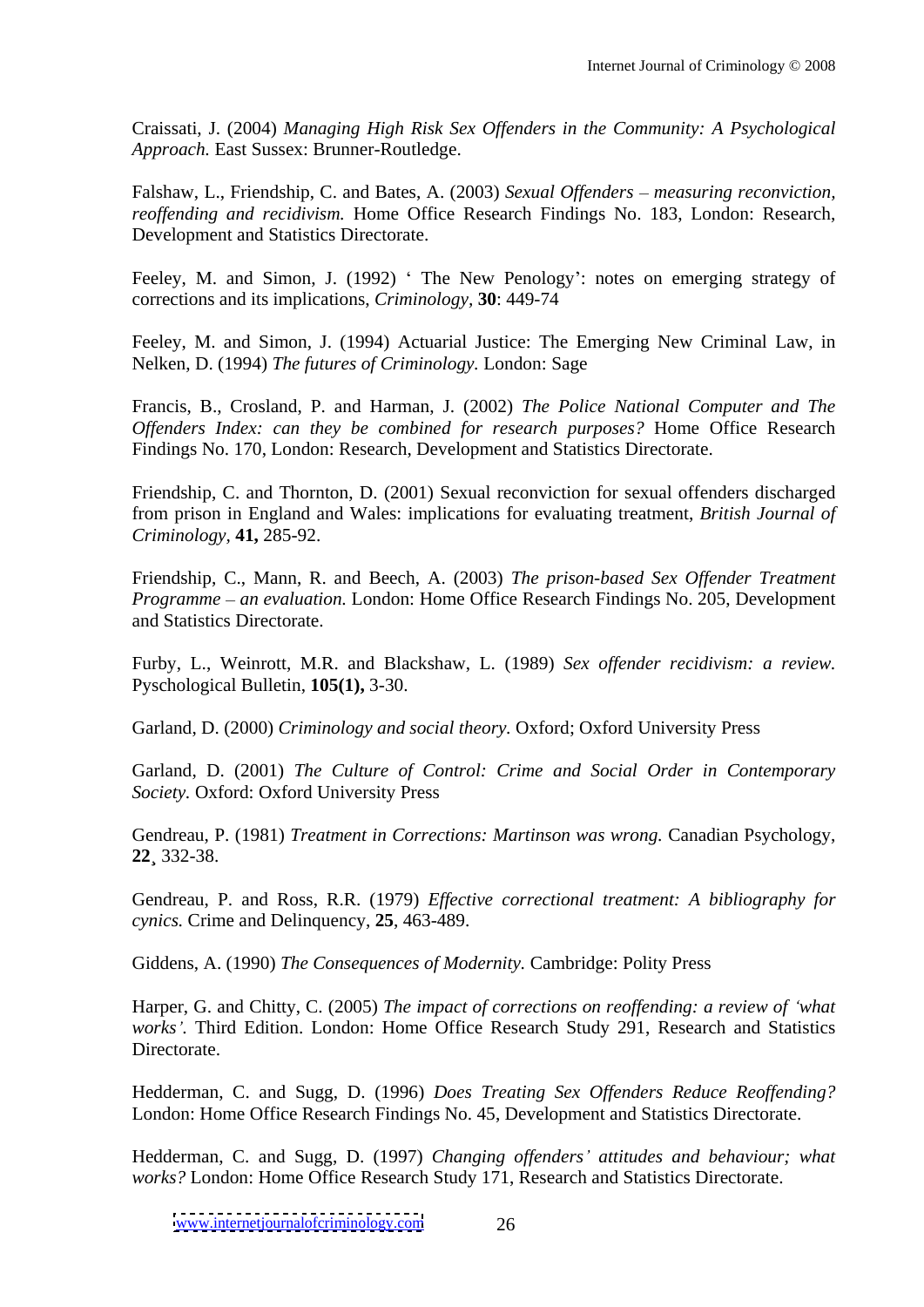Hollin, C.R. (1995) *The meanings and implications of Programme Integrity* in McGuire, J. (1995) What Works: Reduce re-offending - Guidelines from Research and Practice. Chichester: Wiley, 195-208.

Home Office (1991) *Treatment programmes for Sex Offenders in Custody: A Strategy.* London: Home Office

Home Office (1999a) *What Works: Reduce re-of ending: evidence based practice.* London: Home Office Communication Directorate

Home Office (1999b) *Report on a full-announced inspection of HM Prison Wymott.* London: HM Inspectorate of prisons.

Home Office (2006) *Information relating to Sex Offender Treatment Programmes (SOTP).* FOI Release. London: Home Office.

Hood, R., Shute, S., Feilzer, M. and Wilcox, A. (2002) *Reconviction rates of serious ex of enders and assessments of their risk.* Home Office Research Findings No. 164. London: HMSO.

Hopkins-Burke, R. (2005) *An Introduction to Criminological Theory.* Second Edition. Cullumpton: Willan Publishing.

House of Commons (2001) *Hansard Written Answers for 1st November 2001 (pt 22).* London: House of Commons, Publications Committee.

Hudson, K. (2005) *Of ending Identities: Sex of enders perspectives on their treatment and management.* Cullumpton: Willan Publishing.

Kemshall, H. and Maguire, M. (2002) Public Protection, Partnership and Risk Penality: The Multi-Agency Risk Management of Sexual and Violent Offenders', in N. Gray, J. Laing, and L. Noaks (2002) *Criminal Justice, Mental Health and the Politics of Risk*. London: Cavendish.

Kemshall, H. (2003) *Understanding risk in criminal justice*. Maidenhead: Open University Press.

Kemshall, H., Mackenzie, G., Wood, J., Bailey, R., and Yates, J. (2005) *Strengthening Multi- Agency Public Protection Arrangements (MAPPAs),* Home Office Development and Practice Report No. 45, London: HMSO.

Knopp, F.H., Freeman-Longo, R.E. and Stevenson, W.F. (1992) *National Survey of Juvenile and Adult Sex Of ender Treatment Programs and Models.* Orwell, VT: Safer Society Press.

Lipsey, M.W. (1995) *What do we learn from 400 research studies on the ef ectiveness of treatment with juvenile delinquents?* In McGuire, J. (1995) What Works: Reduce re offending - Guidelines from Research and Practice. Chichester: Wiley, 63-78.

Lipton, D.N., Martinson, R. and Wilkes, J. (1975) *The effectiveness of correctional treatment: A survey of treatment evaluation studies.* New York: Praeger.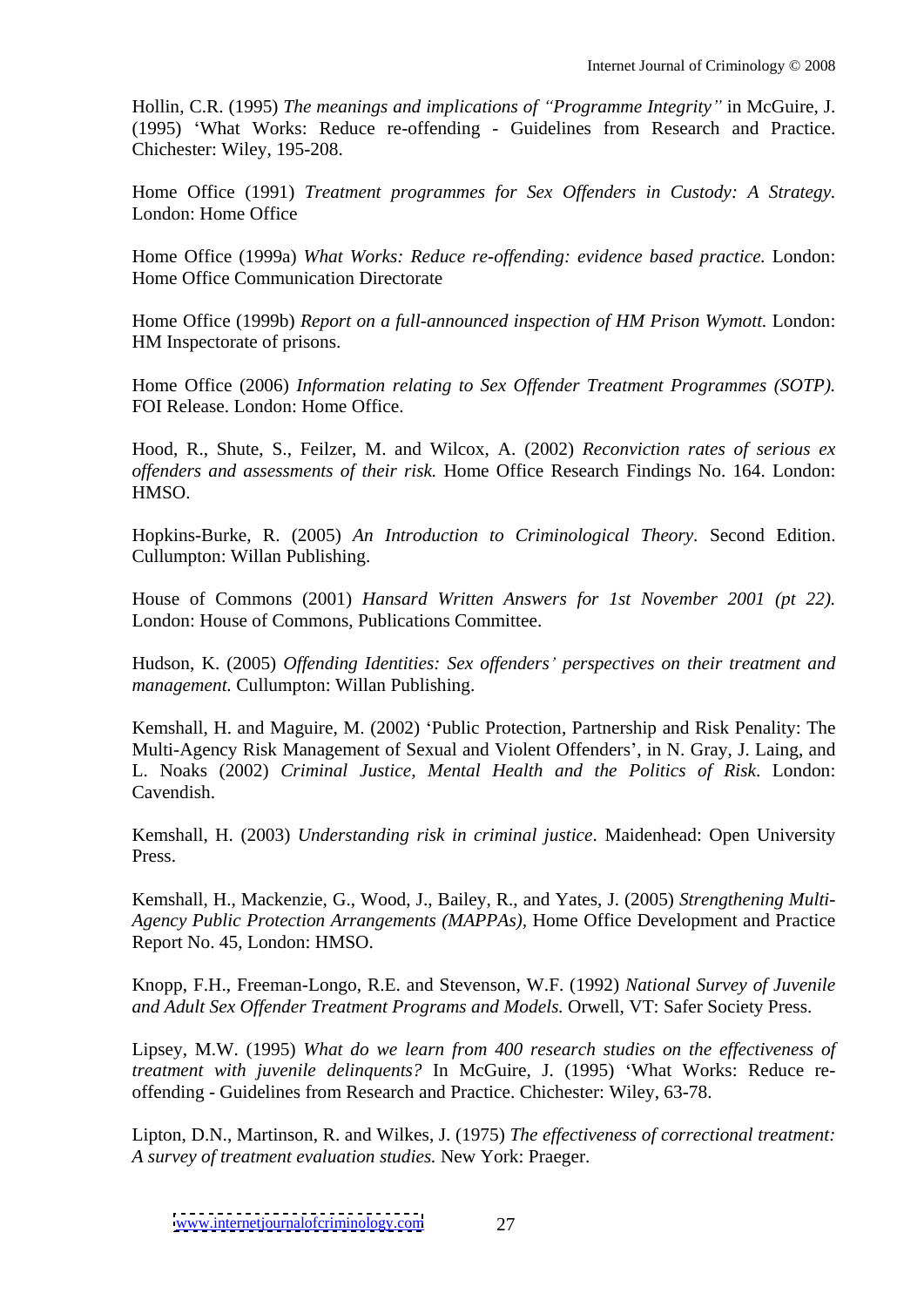Lloyd, C., Mair, G. and Hough, J.M. (1994) *Explaining Reconviction Rates: A critical analysis.* Home Office Research Study No.136. London: HMSO.

Maguire, M., Kemshall , H., Noaks, L. and Wincup, E. (2001) *Risk management of sexual and violent of enders: the work of Public Protection Panels,* Police Research Series 139, London: Home Office.

Marques, J.K. (1999) 'How to answer the question "'Does sexual offender treatment work?"' *Journal of Interpersonal Violence,* **14(4)**, 437-51.

Martinson, R. (1974) *What Works: Questions and Answers about prison reform,* in The Public Interest', 22-54.

Matrix (2007) *The economic case for and against prison.* London: The Matrix Knowledge Group. The contract of the contract of the contract of the contract of the contract of the contract of the contract of the contract of the contract of the contract of the contract of the contract of the contract of the con

May, T. (2001) *Social Research: Issues, methods and process,* 3 rd Edition. Buckingham: Open University Press.

McGuire, J. (1995) *What Works: Reduce re-of ending - Guidelines from Research and Practice.* Chichester: Wiley

Metropolitan Police Website (2007) *The worst year so farthiscentury for crime.* (Internet) Available from <http://www.met.police.uk/history/timeline1950-1969.htm>. Accessed on 14/11/2007

Nicholas, S., Kershaw, C. and Walker, A. (2007) *Crime in England and Wales 2006/07.* London: Home Office Statistical Bulletin, Development and Statistics Directorate.

Perkins, D., Hammond, S., Cole, D. and Bishopp D. (1998) *Review of Sex Offender Treatment Programmes.* Broadmoor Hospital: High Security Psychiatric Services Commissioning Board.

Pithers, W.D. (1997) Maintaining treatment integrity with sexual abusers , *Criminal Justice and Behaviour,* 34-51.

Prentky, R. (1995) A Rationale for the Treatment of Sex Offenders: *Pro Bono Publico,* in McGuire, J. (1995) *What Works: Reduce re-of ending - Guidelines from Research and Practice.* Chichester: Wiley

Punch, K. (2005) *Introduction to Social Research: Quantitative and Qualitative approaches,* 2 nd Edition. London: Sage Publications.

Pyatt, J. (2008) *Judge lets new perv walk free* (Internet). Available from <http://www.thesun.co.uk/sol/homepage/news/justice/article707258.ece>. Accessed 06/03/2008

Sampson, A. (1994) *Acts of Abuse: Sex Of enders and the Criminal Justice System.* London: Routledge. The contract of the contract of the contract of the contract of the contract of the contract of the contract of the contract of the contract of the contract of the contract of the contract of the contract of the

The Sun (2001) *Cop s vow over sex beasts* (Internet). Available from <http://www.thesun.co.uk/sol/homepage/news/article144086.ece>. Accessed on 06/03/2008